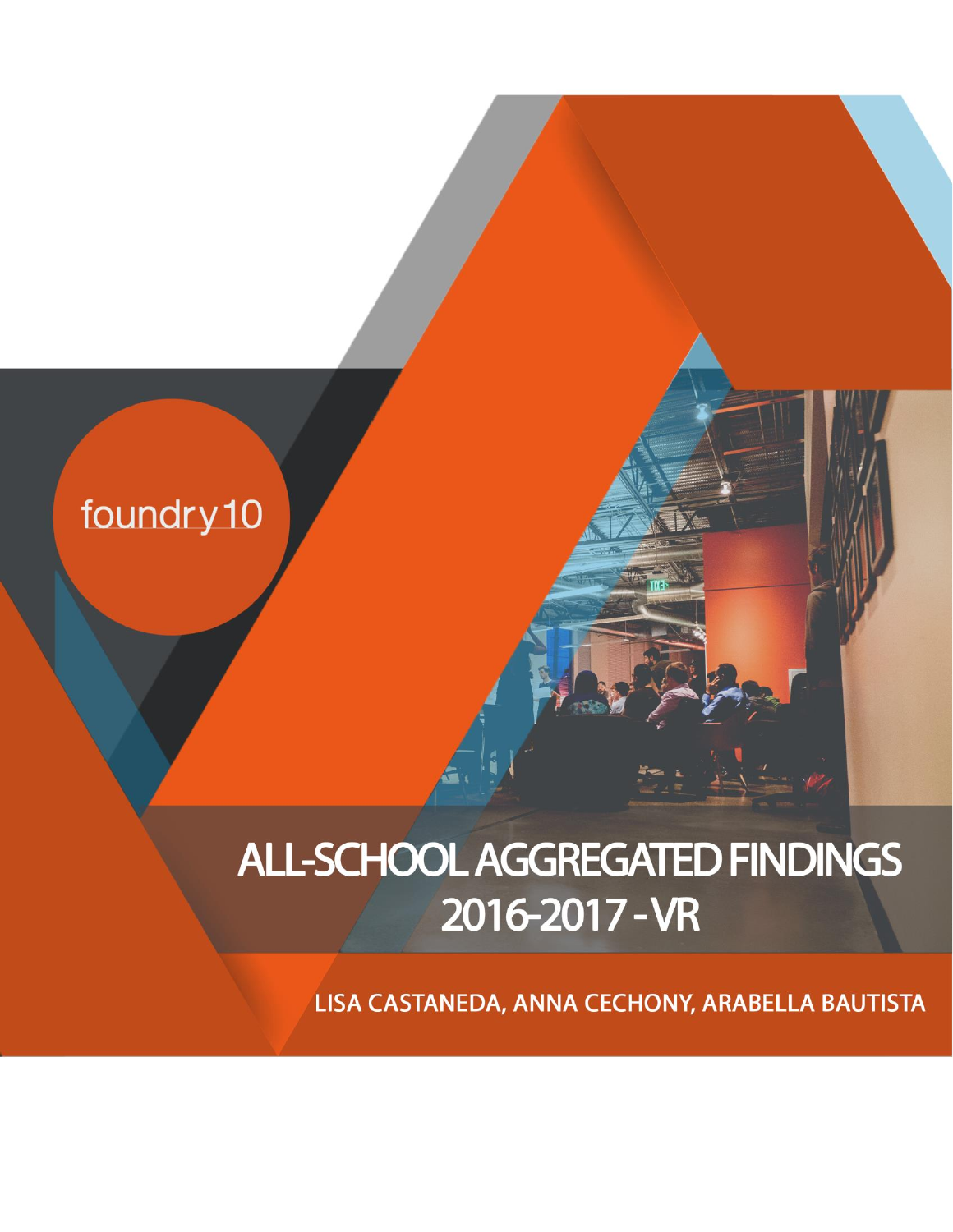# **Table of Contents**

| General Information about the Participating Schools 3  |  |
|--------------------------------------------------------|--|
|                                                        |  |
|                                                        |  |
|                                                        |  |
|                                                        |  |
|                                                        |  |
|                                                        |  |
|                                                        |  |
| Types of Content that Helped Students Feel Immersed 17 |  |
|                                                        |  |
|                                                        |  |
| Understanding Different Places and People 19           |  |
|                                                        |  |
|                                                        |  |
|                                                        |  |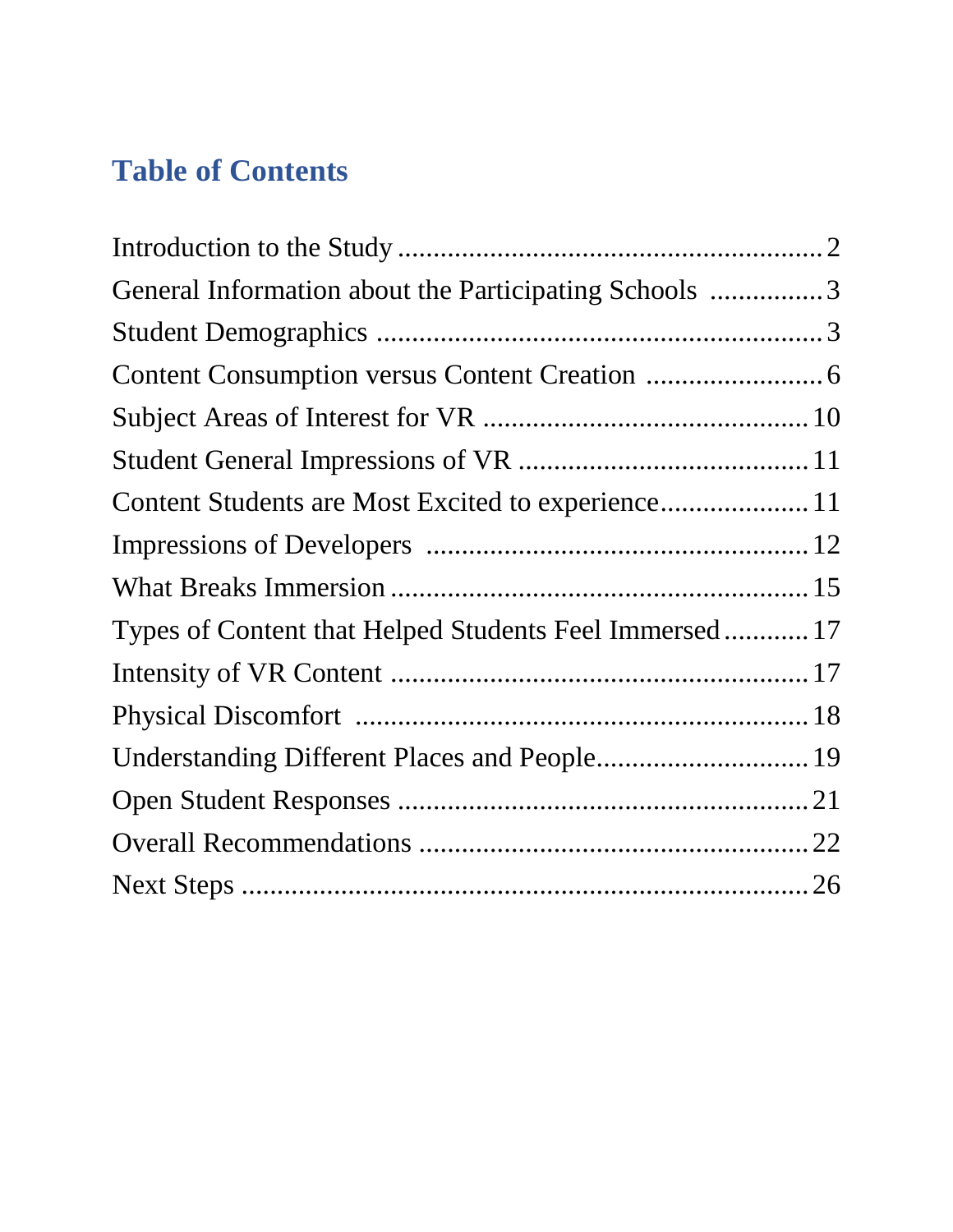# **Applied VR in the Schools, 2016-2017 Aggregated Report**

#### **Introduction to the Study**

In 2015, we were approached by a local teacher who was interested in giving his advanced computer science students access to virtual reality technology. He was hoping to acquire five Oculus Rift headsets so that his students could learn to create in virtual environments. We agreed to help him get the equipment for his school if he would allow us to visit and briefly chat with students about their experiences. That visit served as the impetus for a multi-year study involving thousands of students across the United States and Canada investigating the applied uses of virtual reality in the classroom.

The first study, done in the 2015-2016 school year, focused on implementation and management of VR in middle and high school classrooms. This report, of data from the 2016-2017 school year, is a broader examination of students as consumers and/or creators of VR content, immersion in classroom settings, student understanding of virtual content, the potential value of VR for learning, possible concerns students may have had about the use of VR, and an exploration of understanding of people and places through the use of VR.

In addition to survey data gathered at the beginning and end of student VR use, all teachers were interviewed three times during the school year (pre/mid/post) and, when possible, we tried to visit each school site once to view the VR set-ups and meet in-person.

What follows is an overall summary of our findings from this study. Student surveys were grouped into two categories: VR Consumption and VR Creation. VR Consumers were students who came from classrooms where they viewed/engaged with VR content but did not create their own content. By contrast, VR Creation classrooms were also tasked with creating and/or modifying existing VR content as part of their learning. We made a point of including a wider variety of subject areas in this year's data-set, so there are tech-based courses as well as humanities classes represented here.

This was our first time administering the pre/post surveys in this format, as such, there were some errors in data collection, particularly in the post phase. The main issue was that not all classrooms were able to complete their post-surveys prior to the end of the school year. As such, we will present some data as matched pre/post data and other data disaggregated to represent only pre or post surveys. There were some errors in subject number entry by students so though we did gather useful post data, it was not always possible to match it back to their pre-data set. Where it is helpful, we have data grouped to match pre/post responses (to show a change over time). In other cases, we have findings from pre and findings from post, but not necessarily matched child by child. We have modified this collection procedure for the 2017-2018 Applied VR study in the hopes that we will not have the same kind of data-loss during the post-collection phase.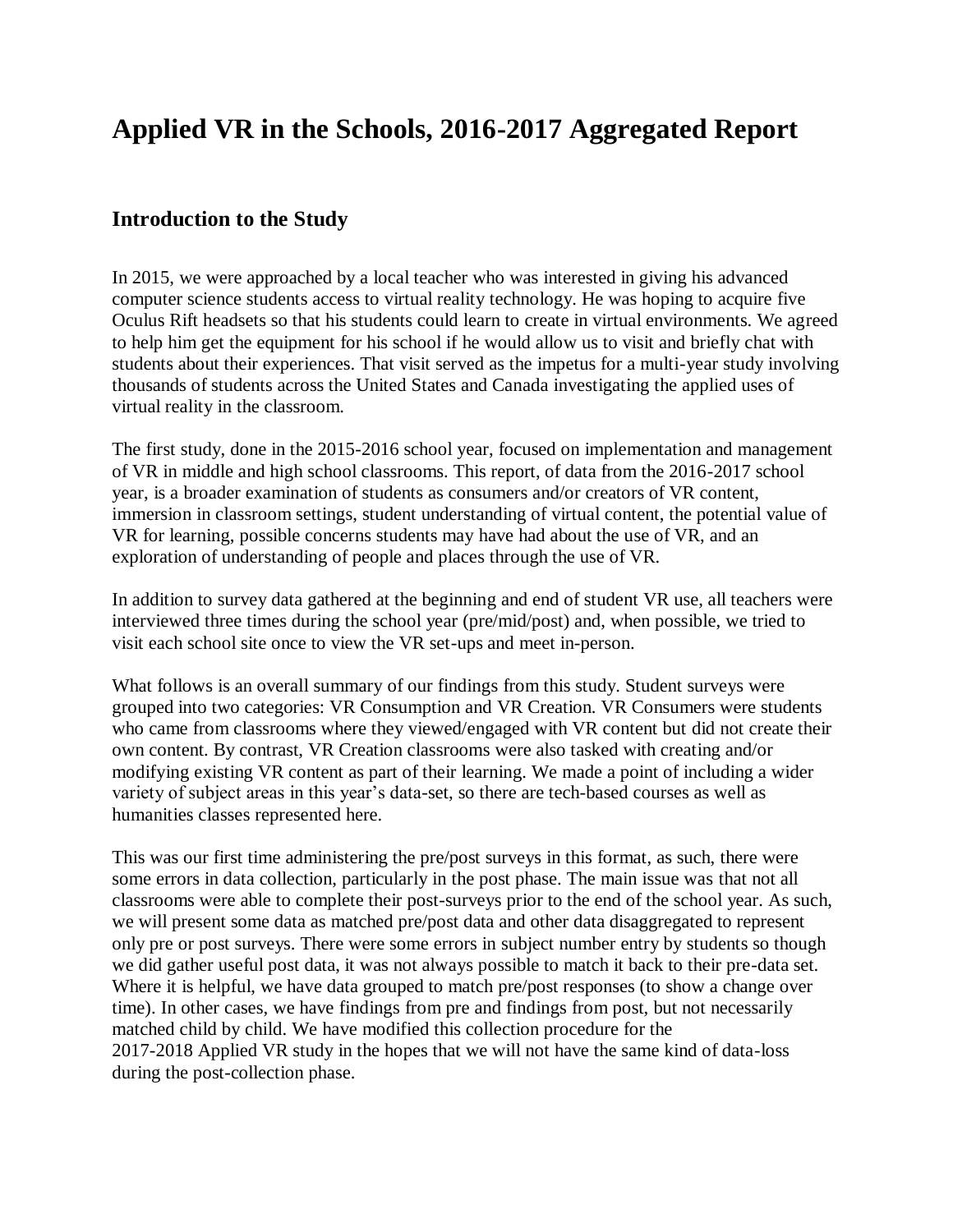# **General Information about the Participating Schools**

Schools and teachers were recruited primarily by word of mouth from participants in other foundry10 research. In the spring of 2016, we reached out to teachers who had expressed some interest in bringing VR into their classrooms. If a teacher expressed interest we contacted them via telephone to describe the study and what we would provide in exchange for gathering data. At that point, if the teacher was still interested we had them connect us to appropriate school officials so that we could follow school and district procedures for doing research. This report includes findings from our middle and high school participating schools (there is a separate document outlining findings from elementary school). We had 16 participating teachers in this study representing 13 different schools.

# **Student Demographics**



Demographic locations of students

There were 1351 student participants across six grade levels. For study purposes, students were divided into three different survey groups: Students who Consumed VR Content, Students who Created VR Content, and Students who had One-Off VR Experiences. Ultimately, many of the questions overlapped across groups and we combined the data for efficiency. At times, we will disaggregate the data to highlight interesting differences between groups.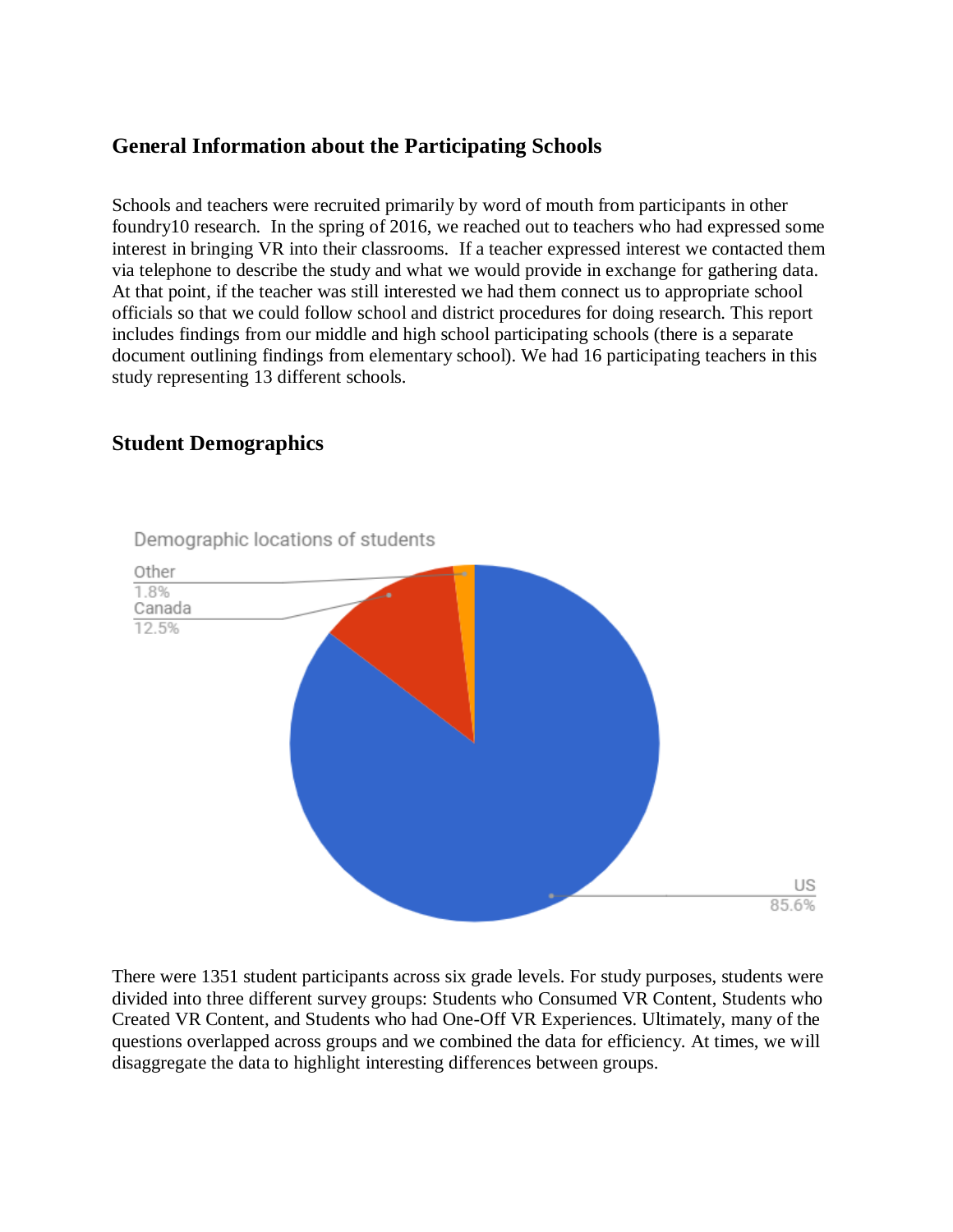

Demographics look slightly different for students in courses where VR content is created skewed slightly higher into the upper grades.



Number of students in each grade for VR Creation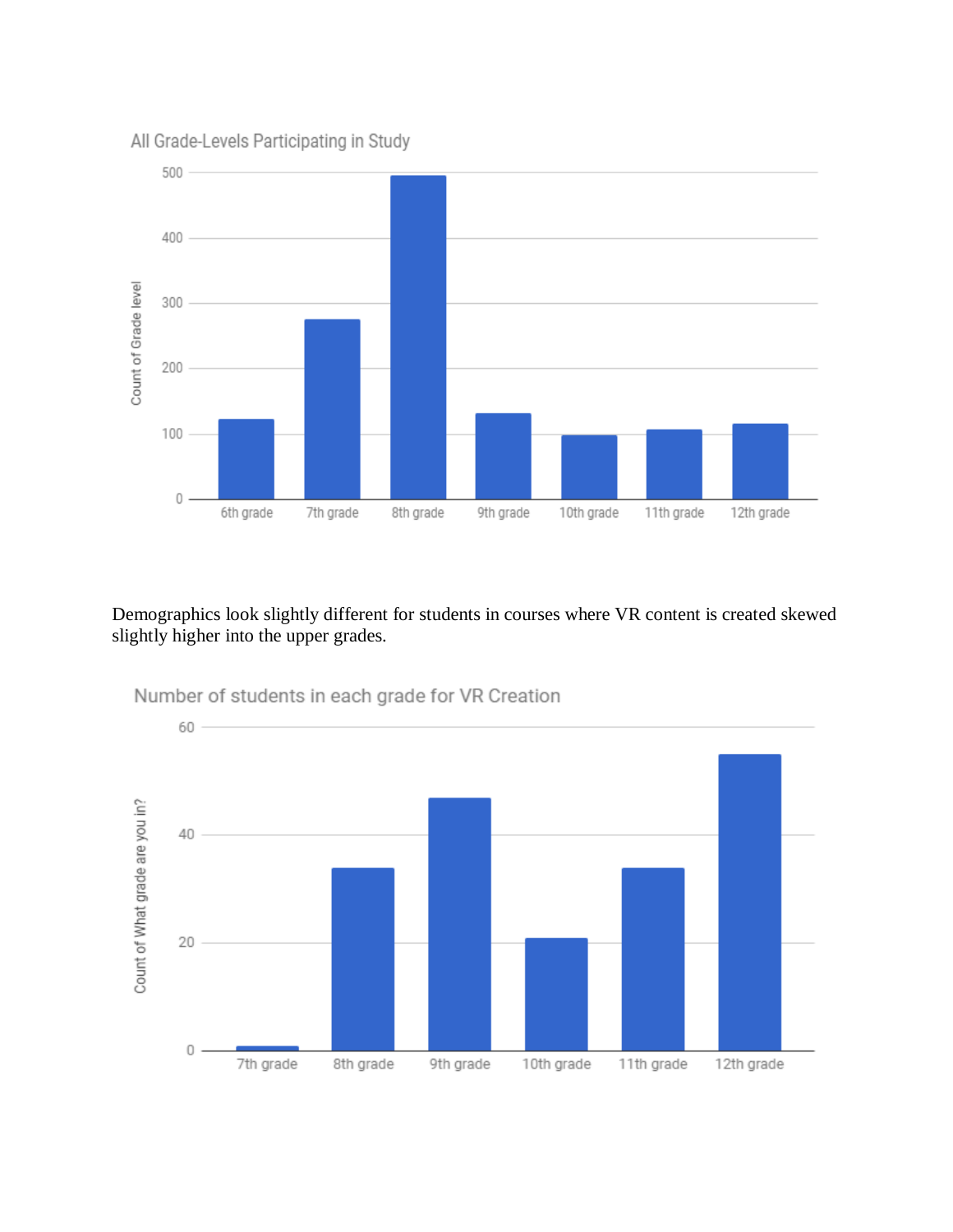Aside from grade-level the other demographic data we were interested in was gender identity. As seen in the graphs below, there were more male students overall but the difference was more pronounced in the VR Creation courses.



Count of What is your gender in VR Creation courses

#### Gender identification in courses where content is consumed vs. courses where VR is created:



Gender Representation in VR Consumption Groups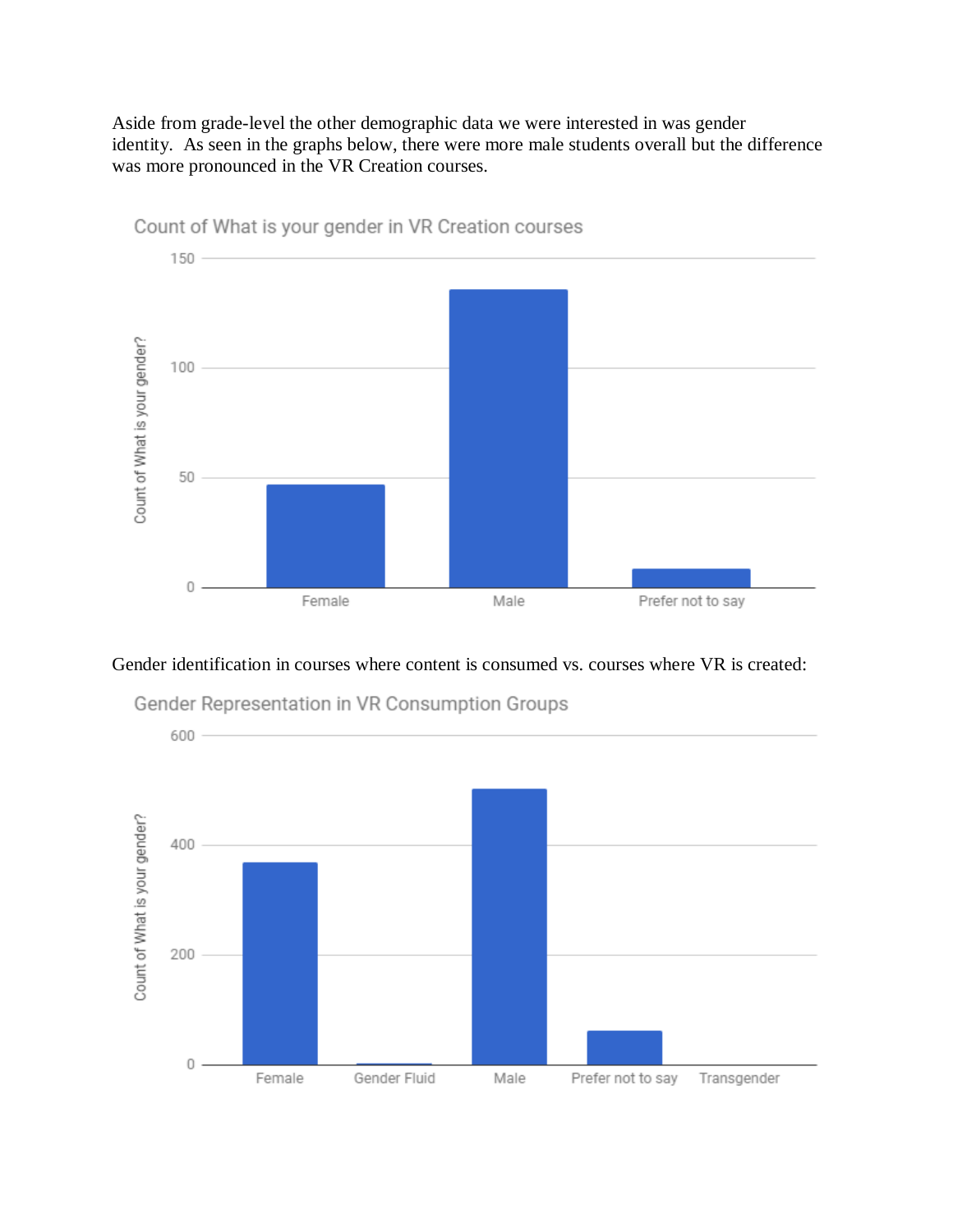There is a higher percentage of students who identify as male in both VR Consumption and VR Creation courses. VR Creation courses were labeled as such based on the teacher's intentions for their course objectives. We asked teachers in their pre-interviews if students would primarily be creating or consuming content and then their students were given slightly different surveys depending on the course focus. In this study, VR Creation courses included classes in Programming, Advanced Computer Science, Game and App Development, and Fundamentals of Digital and Visual Arts. Worth noting is the fact that at least one middle school art program (classified as consumption) also spent a great deal of time creating artistic pieces in VR but did not do programming to create their own content. In effect, those students were also "creating" VR content in an artistic realm, but due to the fact that they were not coding experiences for others in software such as Unreal or Unity, they were not classified as VR Content Creators.

#### **Content Consumption versus Content Creation**

We found it intriguing to ask students about their intentions for using VR. Though most students were enrolled in VR Consumption focused courses the majority of students identified as wanting to both create and consume VR content.



Combined - Are you more interested in creating VR content or just consuming VR content?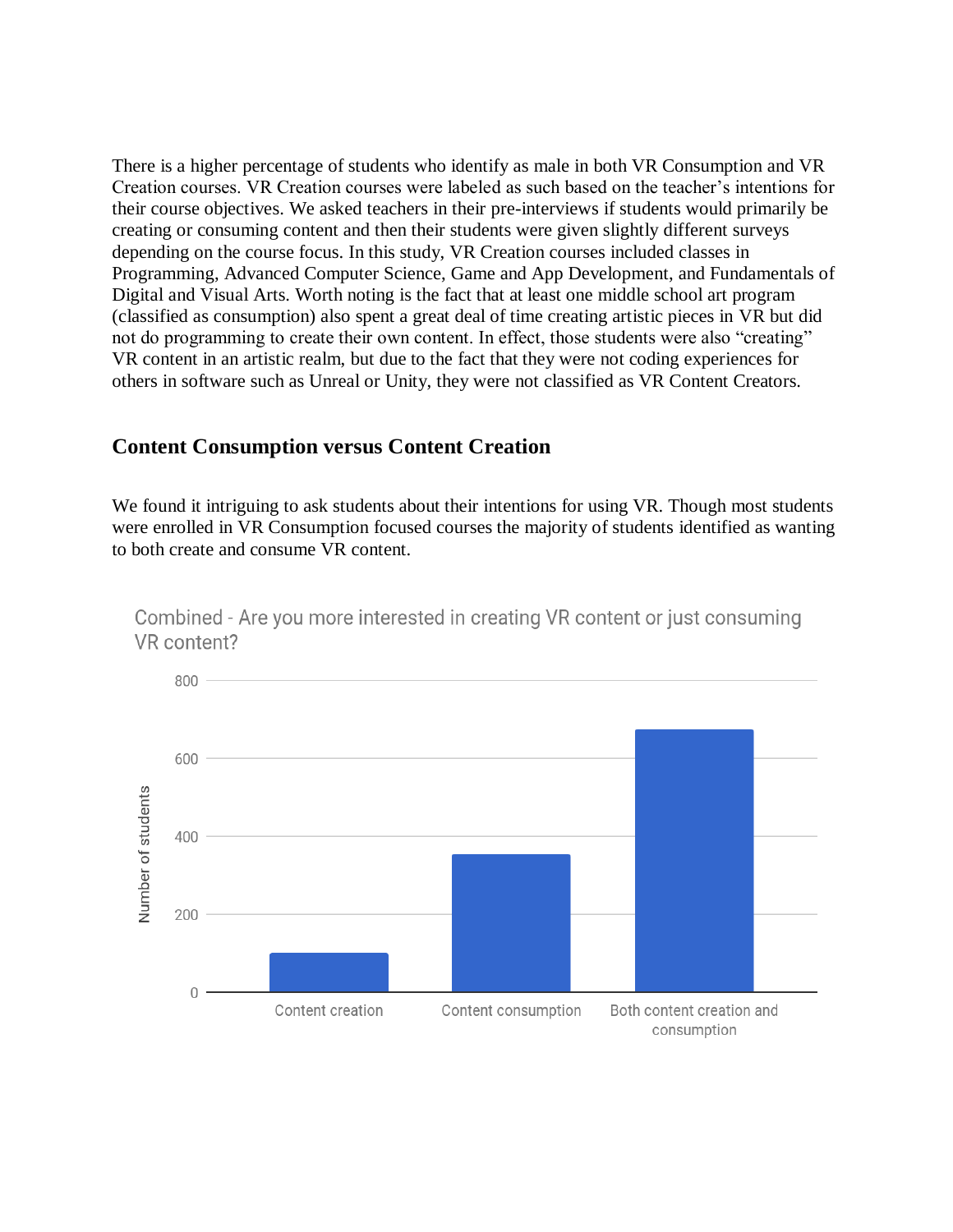

Consumption: Are you more interested in creating VR content or just consuming VR content?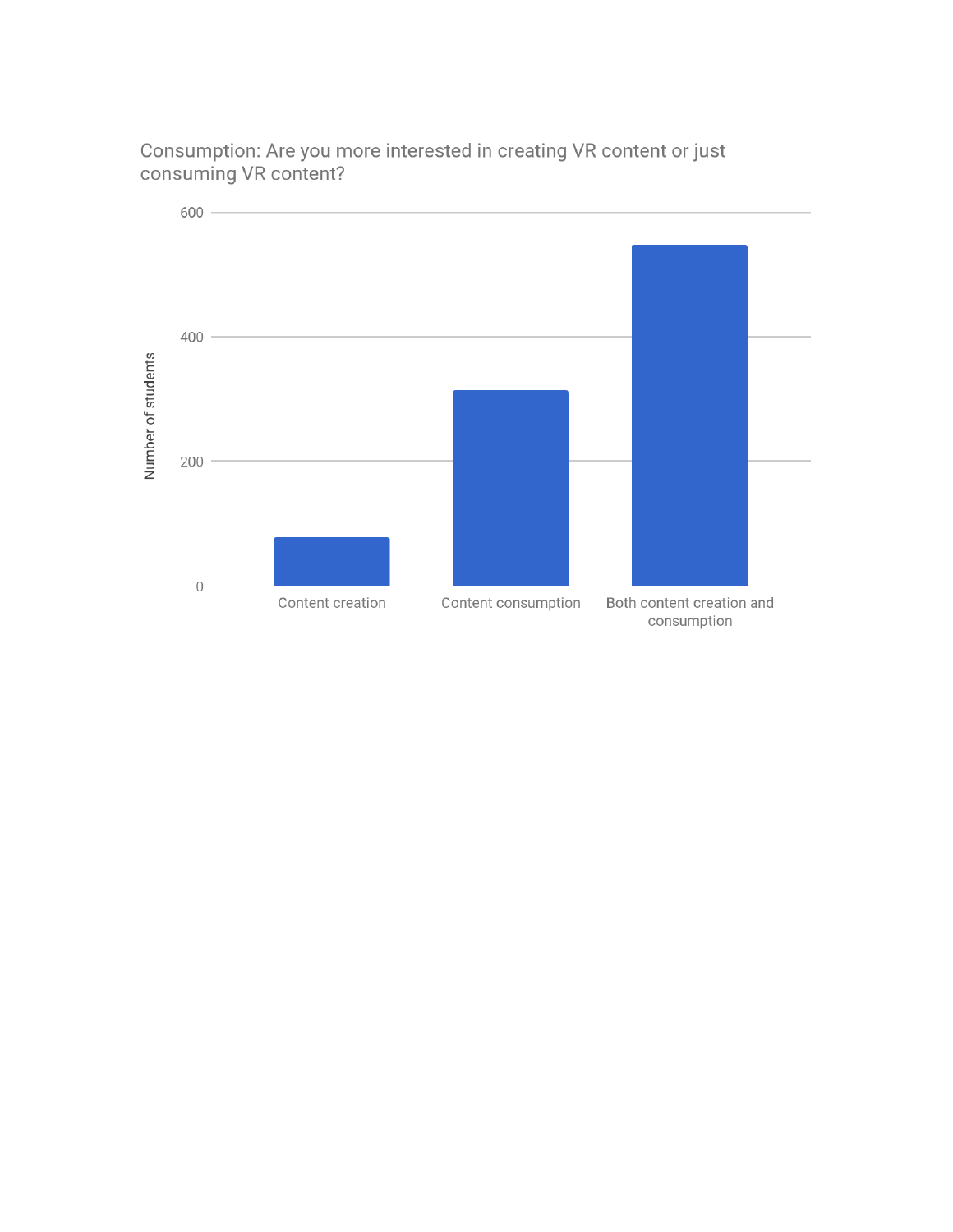Creation: Are you more interested in creating VR content or just consuming VR content?



This is interesting to note when one considers the ways in which students interact with technology both in schools and at home. There is a plethora of tools in classroom settings as well as in their personal lives where students are empowered to be the "creators" of their own digital content, and it is intriguing to us that this appears to carry over into the realm of VR as well.

An interesting finding from the schools where we were able to gather matched pre/post data was that we saw a slight trend towards not wanting to be content creators at the end of the VR experience. In other words, a small subset of students (about 10% of the sample with matched pre/post data, approximately 400 students in content creation and consumption) who thought at the beginning of the study that they might be interested in both creating and consuming VR content found that, at the end of the study, they were more interested in only consuming content. The majority of those students were in courses where VR content creation was not the primary goal so it may be that as they gained a better understanding of what creating VR content entailed thus were less eager. Either way, the majority of students were still interested in being both content creators and content consumers after VR exposure.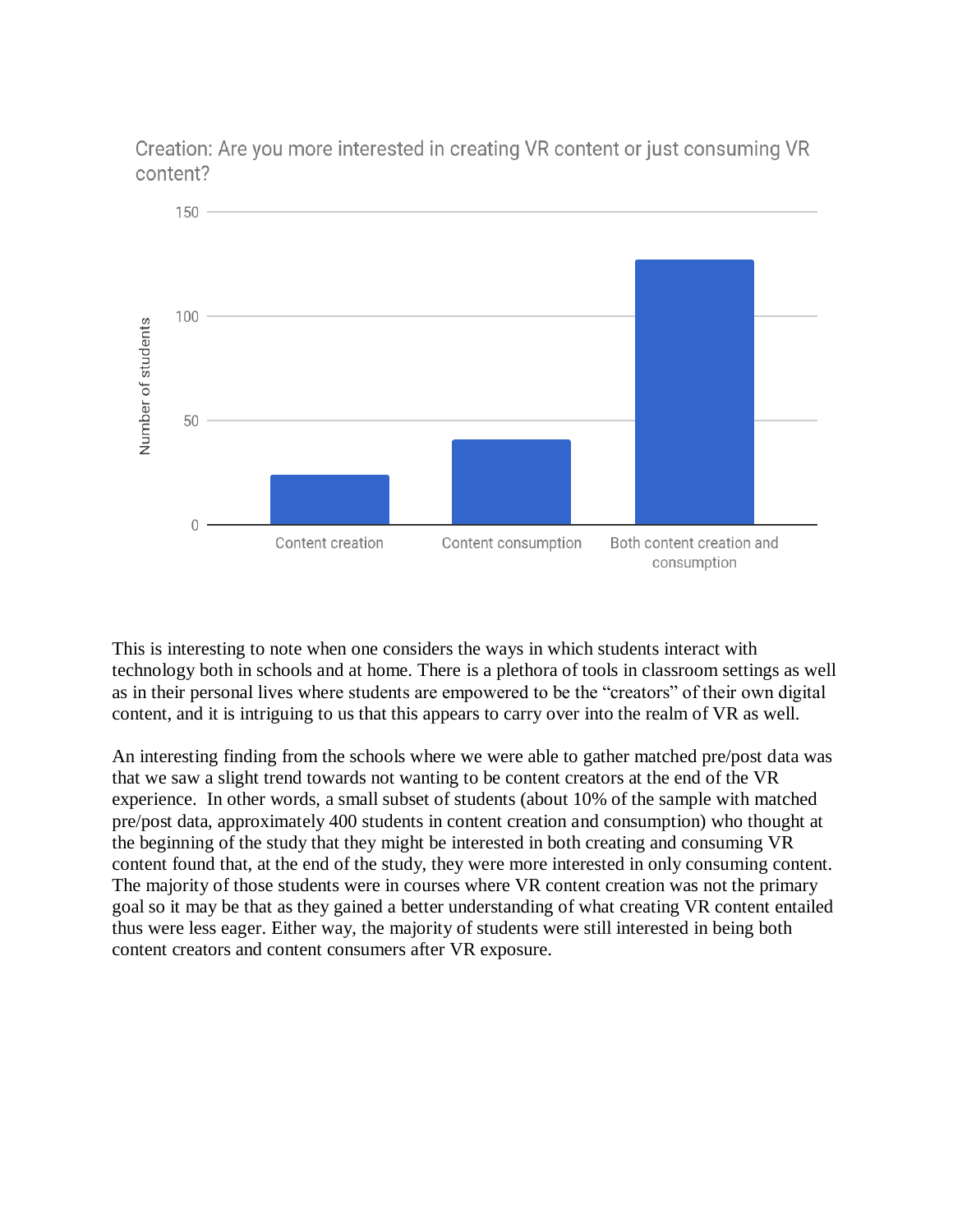

Count of Are you more interested in creating VR content or just consuming VR content? Post



Count of Are you more interested in creating VR content or just consuming VR content? Pre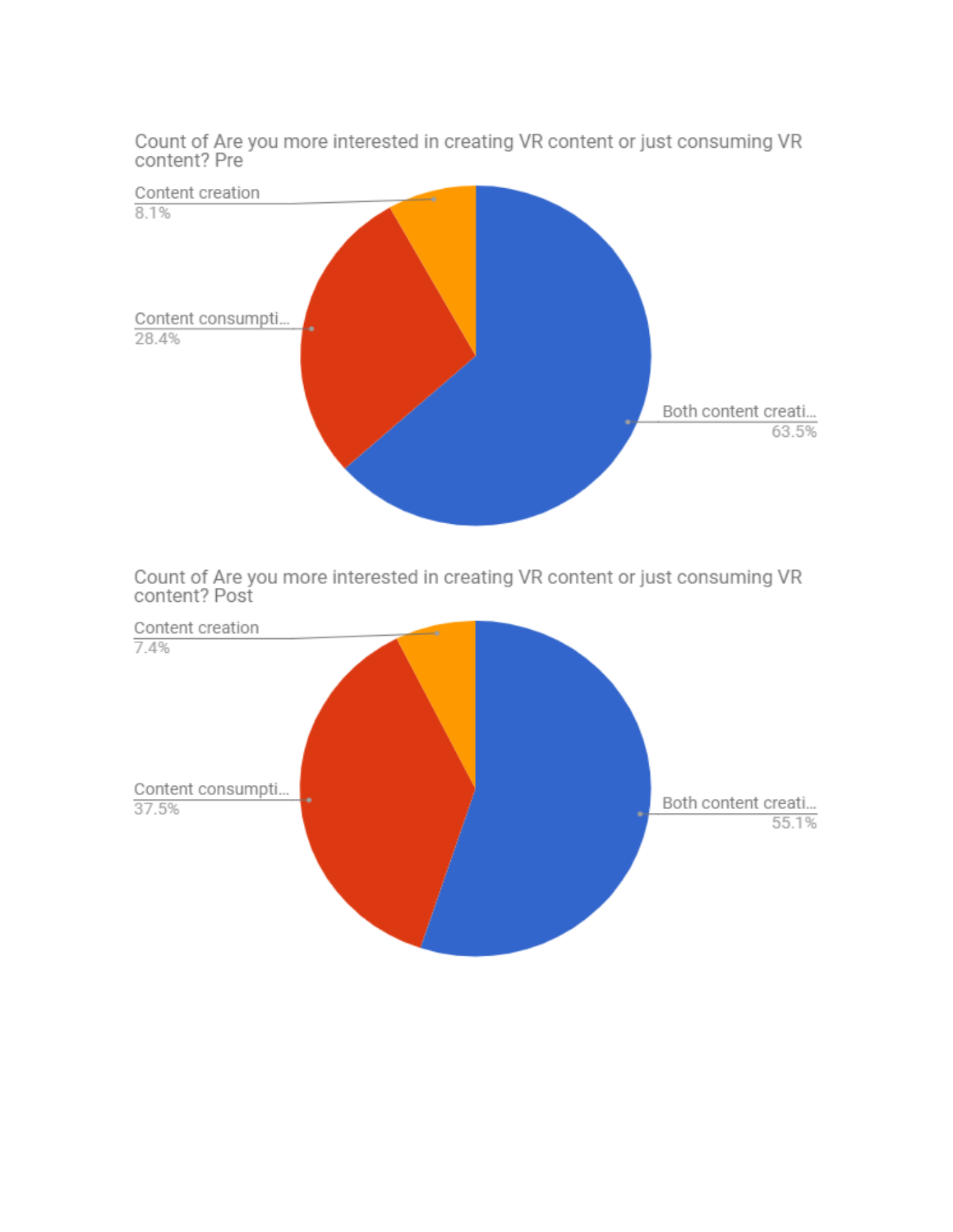### **Subject Areas of Interest for VR**

In our previous research we have seen some common themes in terms of subject areas that students believe VR would be well suited for and the themes have remained similar, although it has been interesting to note that as students seem to gain additional exposure to VR they seem to broaden their perspectives on what it might be used for. This group of students felt strongly that history and science would be great subject areas to explore in VR, a trend we have seen in previous studies. In conversations with students and teachers we understand that adolescents sometimes feel history is inaccessible and that if they could "travel back in time" to see or participate in these events, they feel their understanding of what occurred would increase.

We saw this anecdotally with high school students who had experienced a Pearl Harbor VR simulation. Most of the students had some understanding of Pearl Harbor, but by experiencing a simulation (non-battle) and looking at the site and artifacts, they expressed afterwards that their conceptualization of what happened was different. For instance, some didn't know that it took place at night, others didn't realize so much fuel was spilled into the water, and still others were unaware of how many soldiers lost their lives. Being in the experience, even within the context of having some prior knowledge from history class, helped them to further situate the experience and their understanding. In fact, we are curious about whether or not students with some exposure to a topic, such as the bombing of Pearl Harbor, might be able to extract more information out of the VR experience than students who have little to no knowledge of the experience. If this is the case, VR might serve as useful tool for helping with comprehension and understanding of content.

Science is also a popular subject for VR usage. Students often mention that they would be able to experience things or experiment with things (in an interactive capacity) that they might otherwise not be able to do in real life. Being able to experiment with things on a molecular level, playing around with "dangerous" chemicals, doing experiments with physics that are unique (e.g., not rolling a virtual ball down a ramp, kids know they can already do this, but watching the collision of larger particles, something they cannot do) is appealing on many levels to students.

This year we also had a large number of students reference art class. A couple of different classes that participated in the study were enrolled in art courses, and thus it makes sense that they were quick to mention VR as a tool for art class. Even some students not enrolled in art classes had experience with programs like *Tilt Brush,* which is an artistic VR experience, and found it to be a useful creative tool.

English was also mentioned many times by students as a course in which they could see VR being used. Common references from students implied that they could better understand the books they were reading if they were able to step into them and experience what it was like to be there (much like in history). In addition, we saw how teachers used historical VR experiences, or even *Google Earth* as tools to help students situate books they were reading into the appropriate environments or to gain an understanding of what it might be like to live in a large city, etc.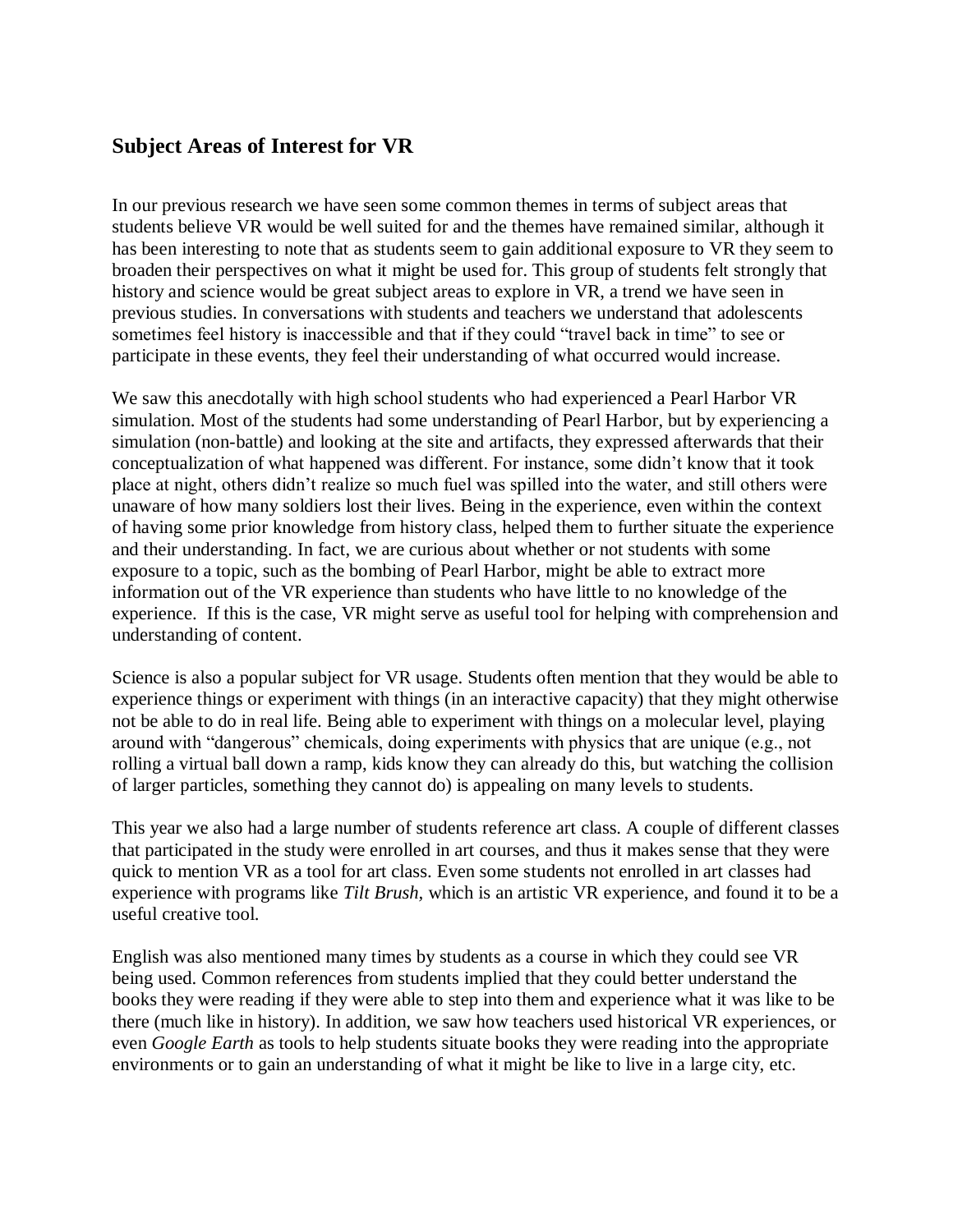### **Student General Impressions of VR**

Generally speaking, students had high expectations for using virtual reality both before and after using it. In the graph below, we analyzed responses from students who filled out both the pre and post survey. Their responses indicate that students had positive feelings about using VR in their classrooms.



I have high expectations for using virtual reality in this class - Consumption

Strongly Disagree (1) - Strongly Agree (7)

### **Content Students are Most Excited to Experience**

There is a wide range of content that students are eager to explore. Most students were interested in more than one area of virtual reality content, but the most popular answers were trying new things and really being "in" experiences.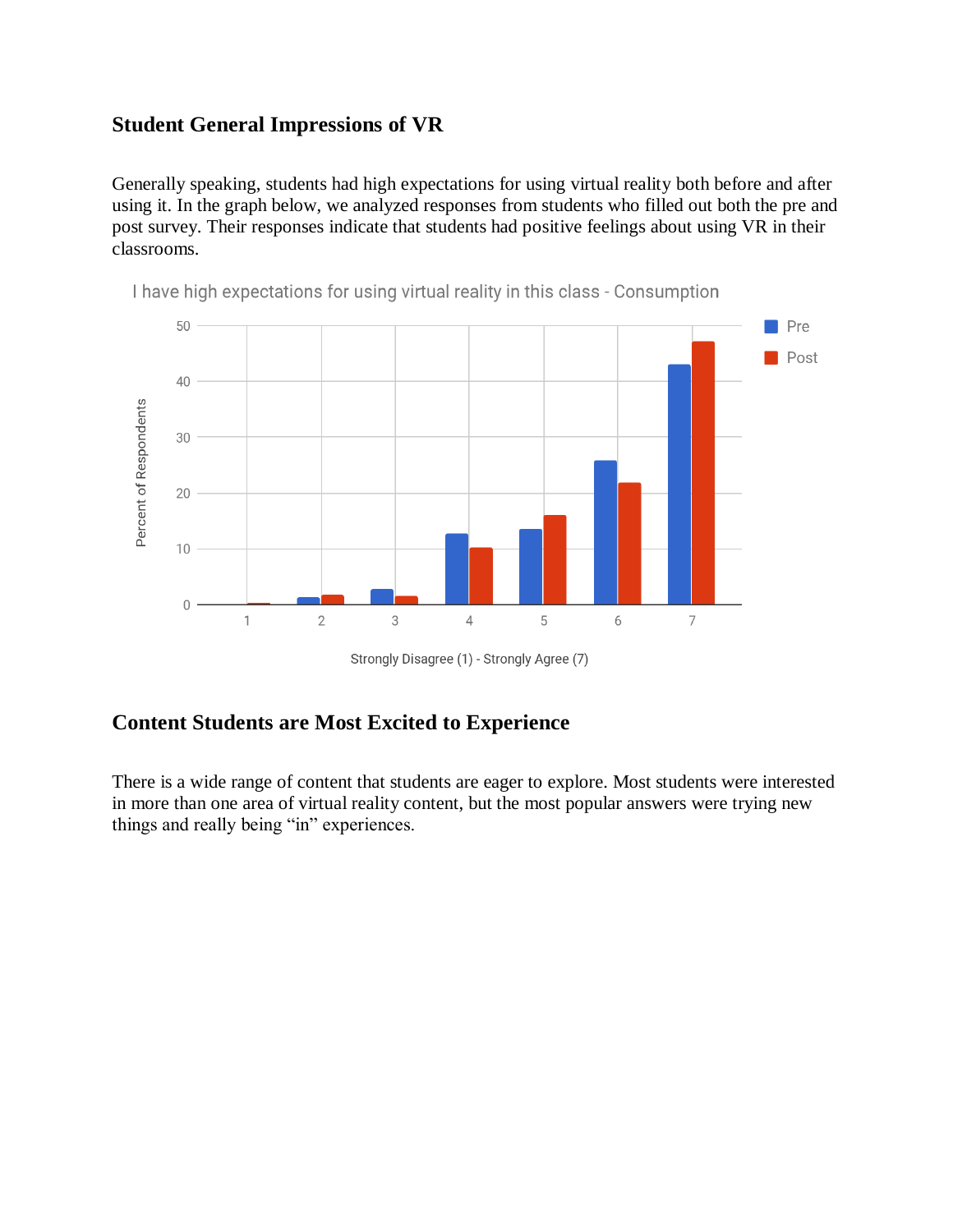What would you like to experience in VR?



This graph is a representation of coded responses to an open response question. At the beginning of our study, many students who had never experienced virtual reality were not sure what would be most exciting to experience in virtual reality. A lot of the "other/NA" category was students saying "N/A" because they didn't know what was possible in virtual reality in the beginning. The highest category in both pre and post responses is trying new things. It's exciting that even after using VR technology in their classrooms, students still want to try new things in virtual reality. There are many interesting avenues through which students can interact with virtual reality, but it's indicative of student engagement with this technology that games is not one of the most exciting categories to them, as we expected it to be. Many mentioned games, but it was important to them that the VR experiences (whether games or simulations) introduced them to new perspectives, unreal things, and/or were life-like.

#### **Impressions of Developers**

One area we added this year was an investigation of how students thought critically about the media they were consuming in VR. We began that exploration by having them consider the people who are developing in VR and whether or not those individuals can create realistic simulations, how knowledgeable they are about what they are creating, and how much the students believe developers are thinking about the best applications of VR. The results were significantly more positive than we thought they would be.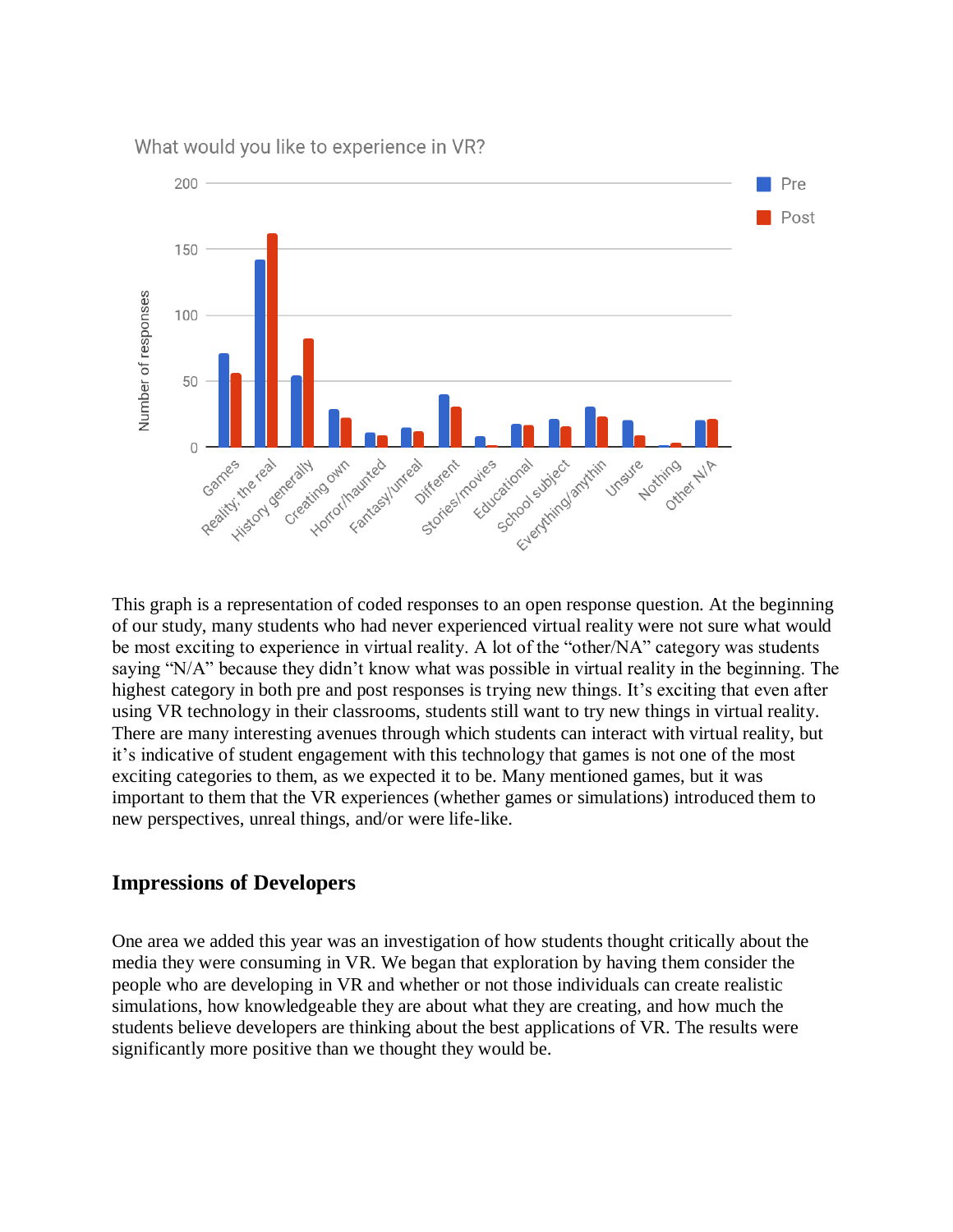In both the pre and post conditions we see that students feel confident that professional developers are able to create realistic simulations in virtual reality. This is interesting given the range of experiences that students have had and their exposure to environments in which they might know some things (e.g., an underwater simulation) but are likely not experts.



Professional VR creators are able to create realistic simulations in VR

The next category was "Professional developers are knowledgeable about the content they are trying to create in VR". This one, in particular, is fascinating given current discussions of media literacy and critical media consumption. Students (and teachers as per the teacher interviews; we also heard similar things from a parent focus group) have a great deal of faith that VR developers have content area knowledge. This has interesting implications for student/teacher critical thinking. Well-designed VR experiences would likely be a great asset for learning, but students and teachers need to be able to ascertain whether or not the simulations they are experiencing are based on good information. We know from our interactions that some developers go to great lengths to consult with experts to ensure the experiences represent accurate experiences to the degree they can (e.g., in the bloodstream) or to represent events with accuracy. Given both students' and adults' trust of developer knowledge, it will be critical for kids and adults in simulations to differentiate between what is factual and what impact the developer's perspective has on a particular set of content.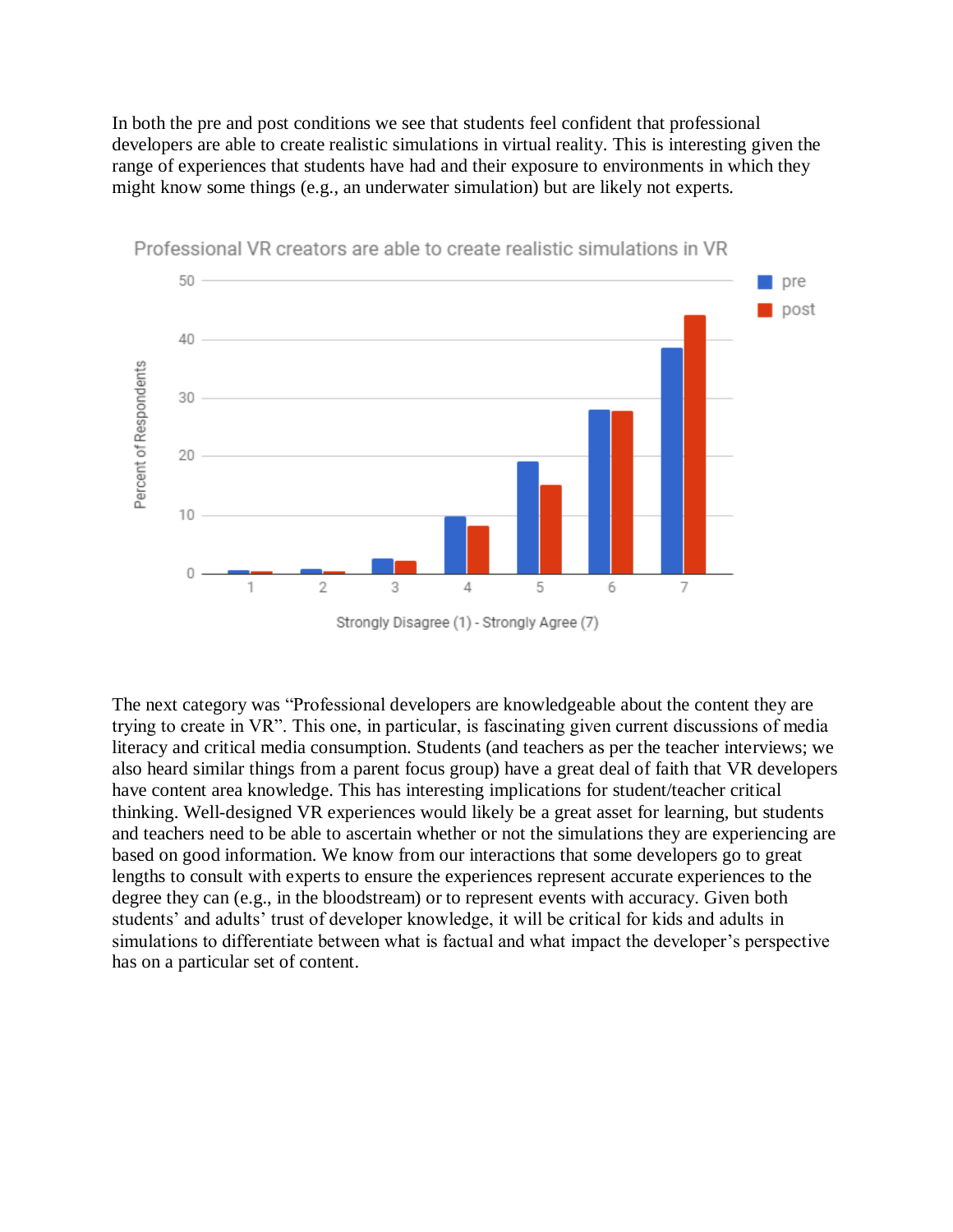

Professional developers are knowledgeable about the content that they are trying to create in VR.

We were also intrigued by student impressions of the capabilities of VR. Students are often quick to offer thoughts on what could be better about a particular experience or the hardware itself. When we asked them whether or not VR content creators are considering the best applications of the technology, the responses were still largely positive, both pre and post. Again, we found the strong positive responses surprising given the strong opinions students expressed verbally and in writing about what could have been done better or how far VR still has to go. However, given that overall most students had very positive experiences in VR, it may be that they are feeling given the time commercial VR has been accessible to the general public that things it is trying to achieve are solid.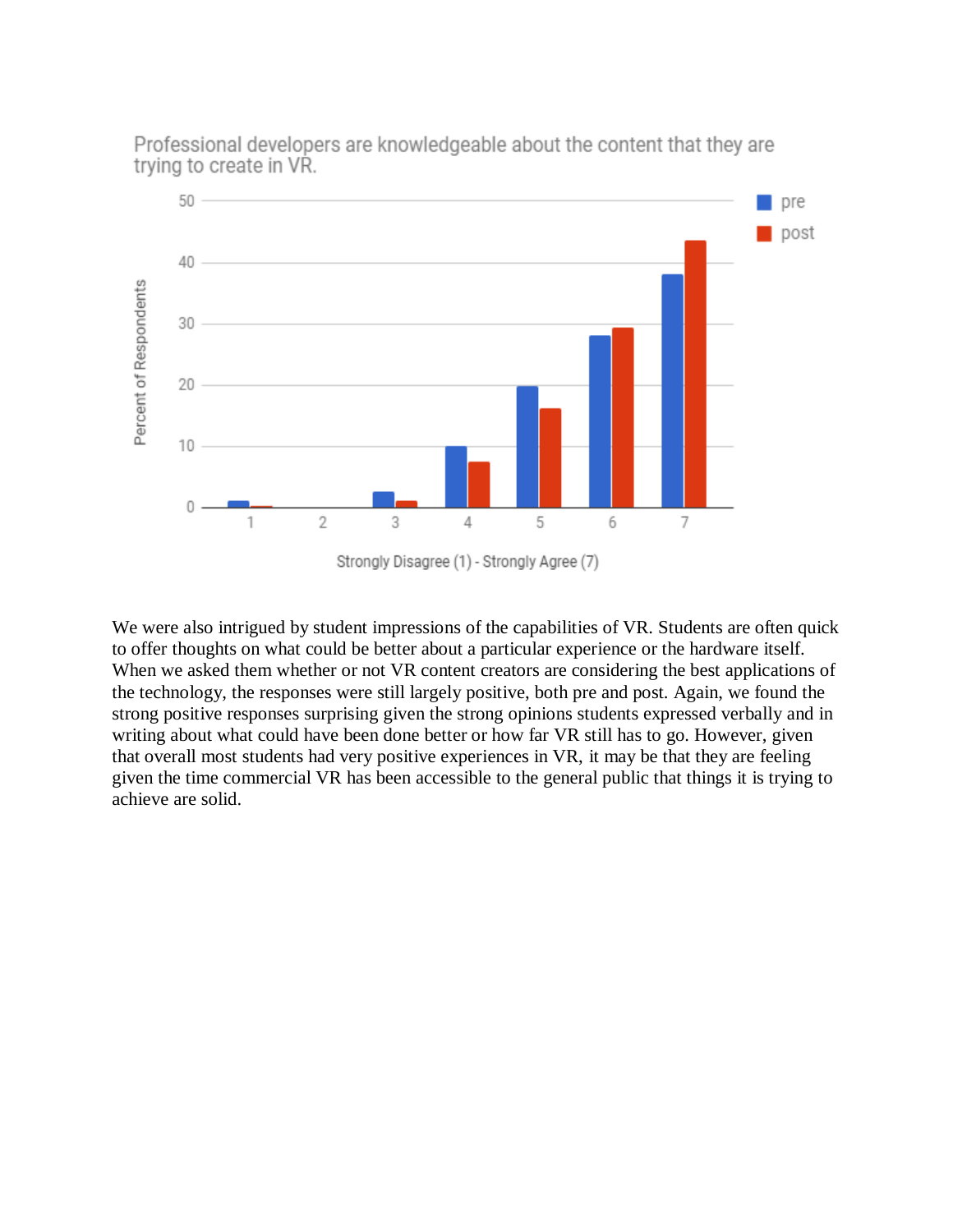I believe that VR content creators are thinking about the best applications of VR technology  $50 -$ 



# **What breaks immersion**

From our previous research in VR we heard from students, anecdotally, that because of the noise and distraction in schools, staying immersed in VR can be challenging. In this study, we specifically asked students to reflect on what breaks immersion in the classroom. Though items were distributed across the categories, external noise and visual lag were the two most prevalent.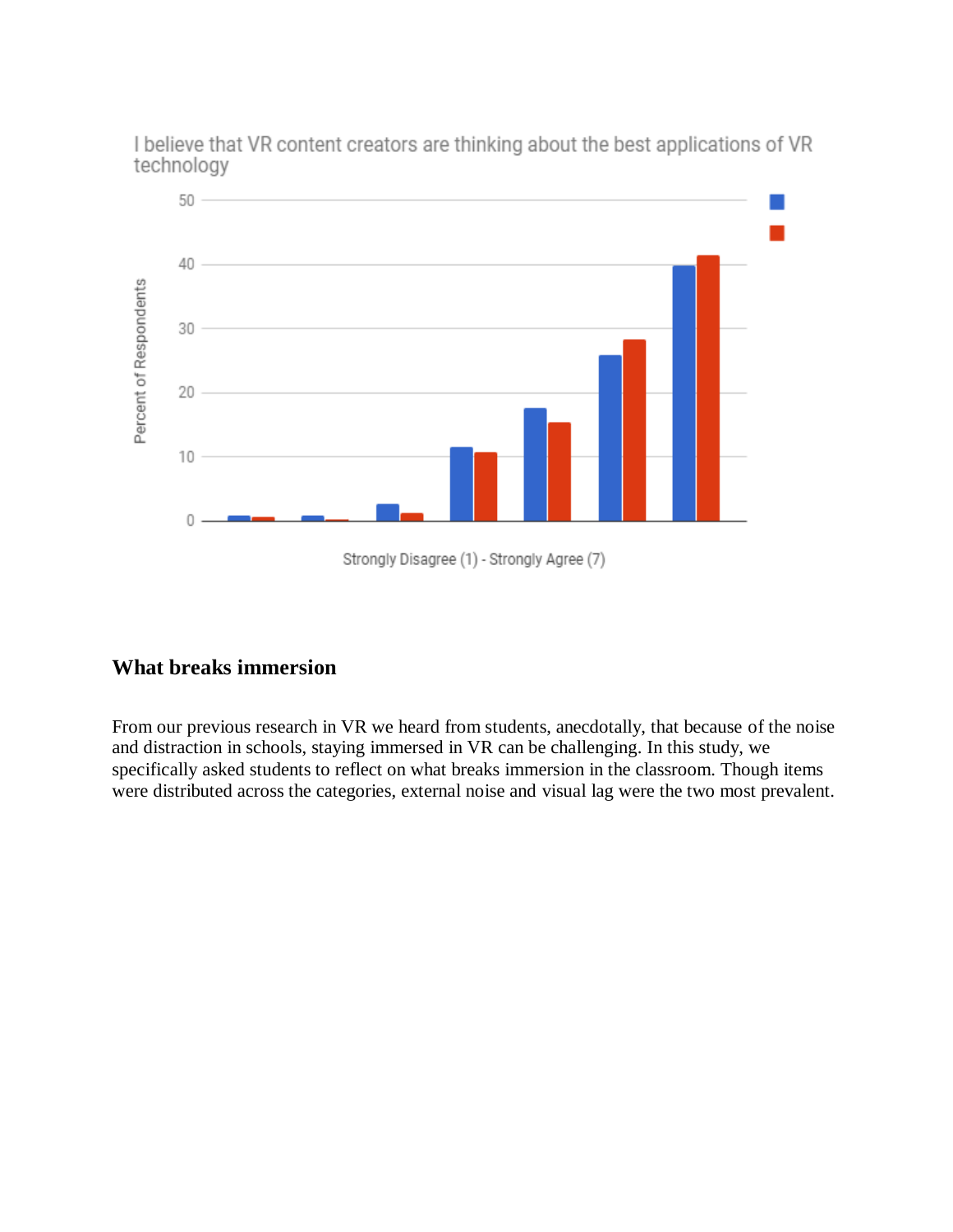

What happened to break the sense of immersion?

The great value of virtual reality in education is the immersive qualities. In academic settings, where many students are interacting together, it is important for educators to take steps to ensure that the immersive qualities are not lost. Effectively setting up the environment for successful immersion takes place prior to the student ever putting on the headset. Our research shows that external distraction from other students, including touching or laughing, clearly breaks the immersive experience for other kids. Though we do know that the initial uncomfortable laughter that adolescents go through upon first using VR headsets diminishes over time, it is essential that teachers set ground rules for appropriate and inappropriate behavior of students outside of VR is addressed. It is imperative for students' safety and emotional well-being that they never be touched while they cannot see the real world and are immersed in VR. Nearly all of the schools we worked with set rules for ensuring that the only reason another student should touch an immersed student is if they are going to bump into something.

We also know that in school settings where bells, announcements, and a roomful of other people are present, audio is a key component of the immersive experience. Teachers who used decent headphones found that students had much more positive immersive experiences. Teachers who did not use headphones at all had students who expressed that they felt less immersed in the virtual environments.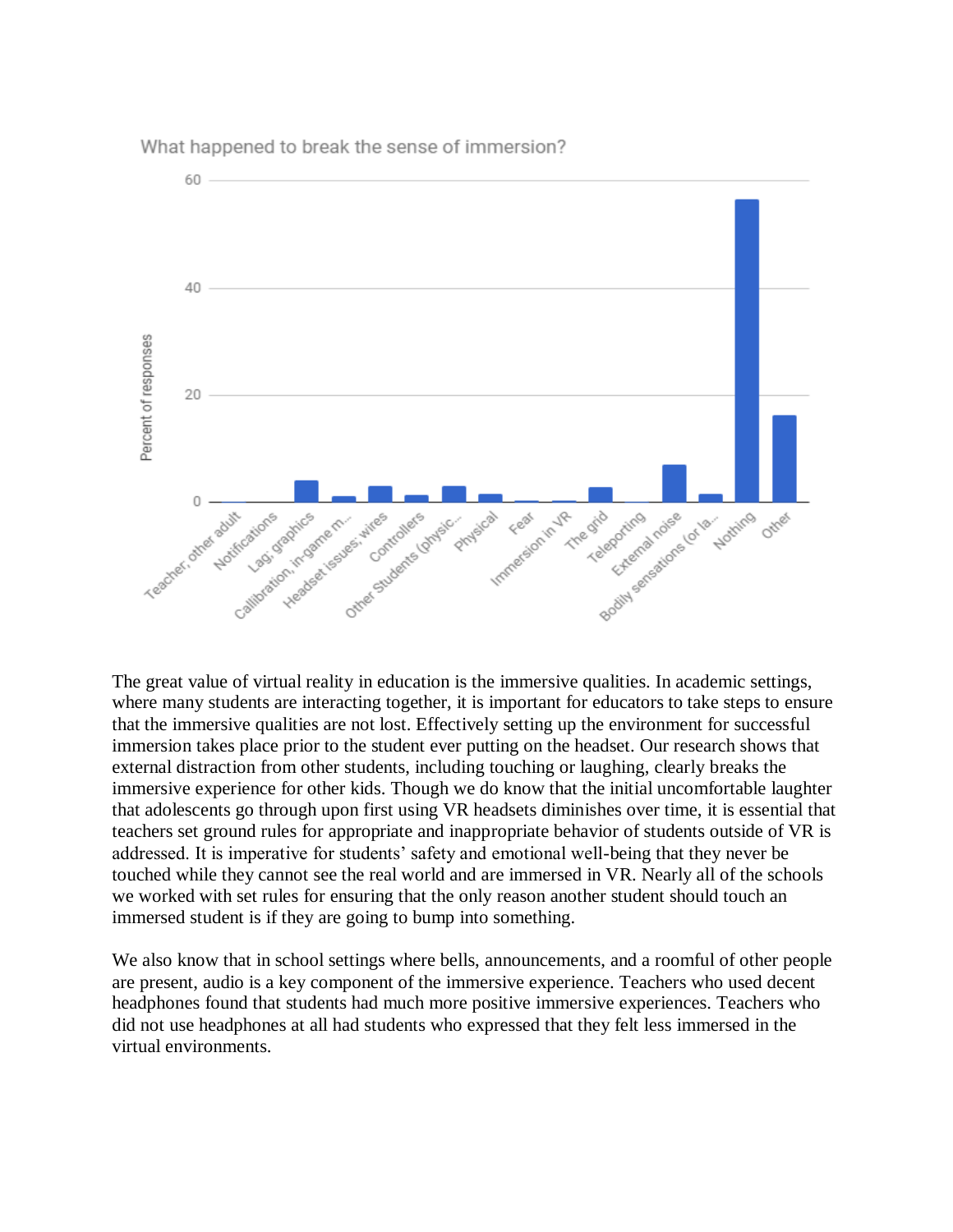# **Types of Content that Helped Students Feel Immersed**

We asked students to reflect on types of content that they found particularly immersive and it is interesting to note that the vast majority of experiences that felt immersive were those that included interaction on the part of the student. Art experiences where they were creating and action experiences where they were able to move around and impact the trajectory of objects or events were among the most immersive to students.

In addition to those with direct action, students also felt immersed in place-based experiences (*Google Earth, Grand Canyon Simulator)* where they actually felt like they were visiting a different locale. History was another strong choice in the immersive category (with specific references to a King Tut experience and Pearl Harbor) because they enjoyed the time travel aspect of it.

There was also a solid amount of references to immersive experiences that fell into the categories of scary games and interactive games. For the frightening experiences, students responded to physiological sensations as a result of the experience (my heart was racing; I could interact with the scary things; I felt like I was there). In the more game-based experiences (e.g., *Job Simulator*, which were often used to help introduce students to the VR environment) students again referenced the interactive ability and how they felt like they were no longer in school, but somewhere else.

We also heard from many students about experiences involving underwater and space. Part of what made underwater and space interesting was the interaction between students' knowledge of the place they were seeing along with their lack of full understanding of that same place. For instance, they may have understood a whale is big, but seeing it scale properly in VR was a new experience. In space, they were surprised by how real the simulation looked and again referenced that space seemed much larger than they imagined.

The other large category that students mentioned highlighted experiences such as roller coaster simulations that played with their sense of motion and space. Interestingly, a number of students referenced a real-life fear of roller coasters and found VR to be a way to play around with something they were marginally afraid of in an environment where they knew it was not real. We know from psychological research that VR can be used to help people overcome phobias or address fears precisely because it is real, but not real, so it was interesting to see students play around with this idea on their own as well.

#### **Intensity of VR content**

One of our primary concerns with adolescents is how intense VR can be. We know from other work we have been doing in VR that even experiences that seem innocuous can be much more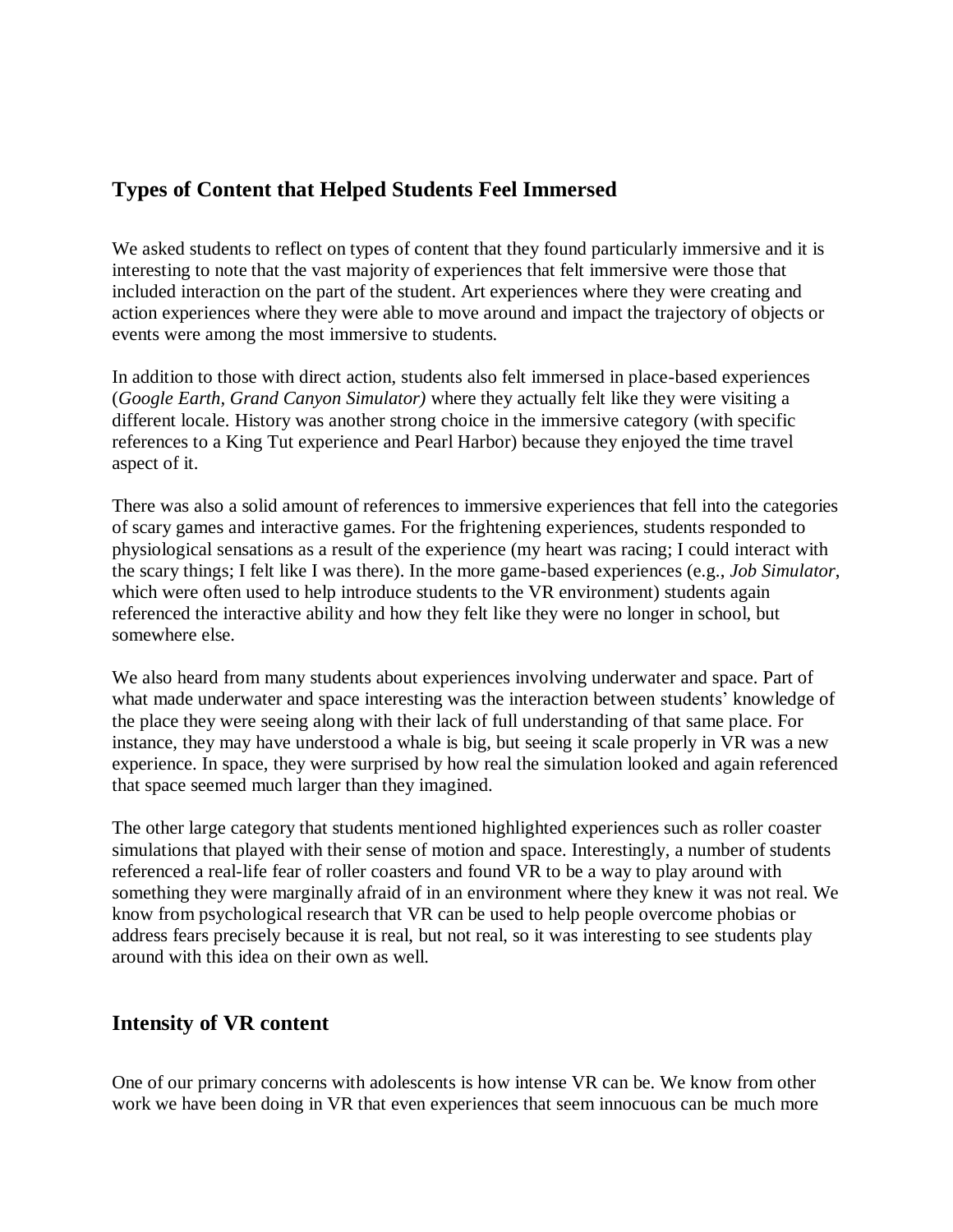intense when experienced in an immersive context. In this category, we only took post-responses from students and it is evident that the vast majority did not experience VR content that was too intense. However, it is also imperative to note that there were still about 40 students who did feel like they had experienced content that was too intense. Given the sample size on this question, that came out to approximately 7% percent of students who felt like it was too intense, a small percentage but still a distinct set of students. Better understanding what types of experiences seem too intense (e.g., is it the content? The motion? The size of the artifacts in the content?) and if there are ways to mediate that intensity will be important avenues to explore in future research.



Of the 40 students who said they experienced content that was too intense for them, 24 said things felt too real and overwhelming, 19 said something in the experience scared them or brought out a phobia they have and 6 said things got too close to them. Even though this is a small subset of the folks who participated in VR, it is important to consider ways teachers could create classroom VR environments that mediate the level of intensity students feel while in VR experiences. We speak more to that point in the recommendation section at the end of this report.

#### **Physical Discomfort**

Another common concern that students express about VR, before trying it, are worries about nausea, dizziness, or headache. Though modern headsets are designed to eliminate or minimize those possible sensations, depending on content (and student physiology) they may still occur. It is notable that again, though the vast majority of students did not experience negative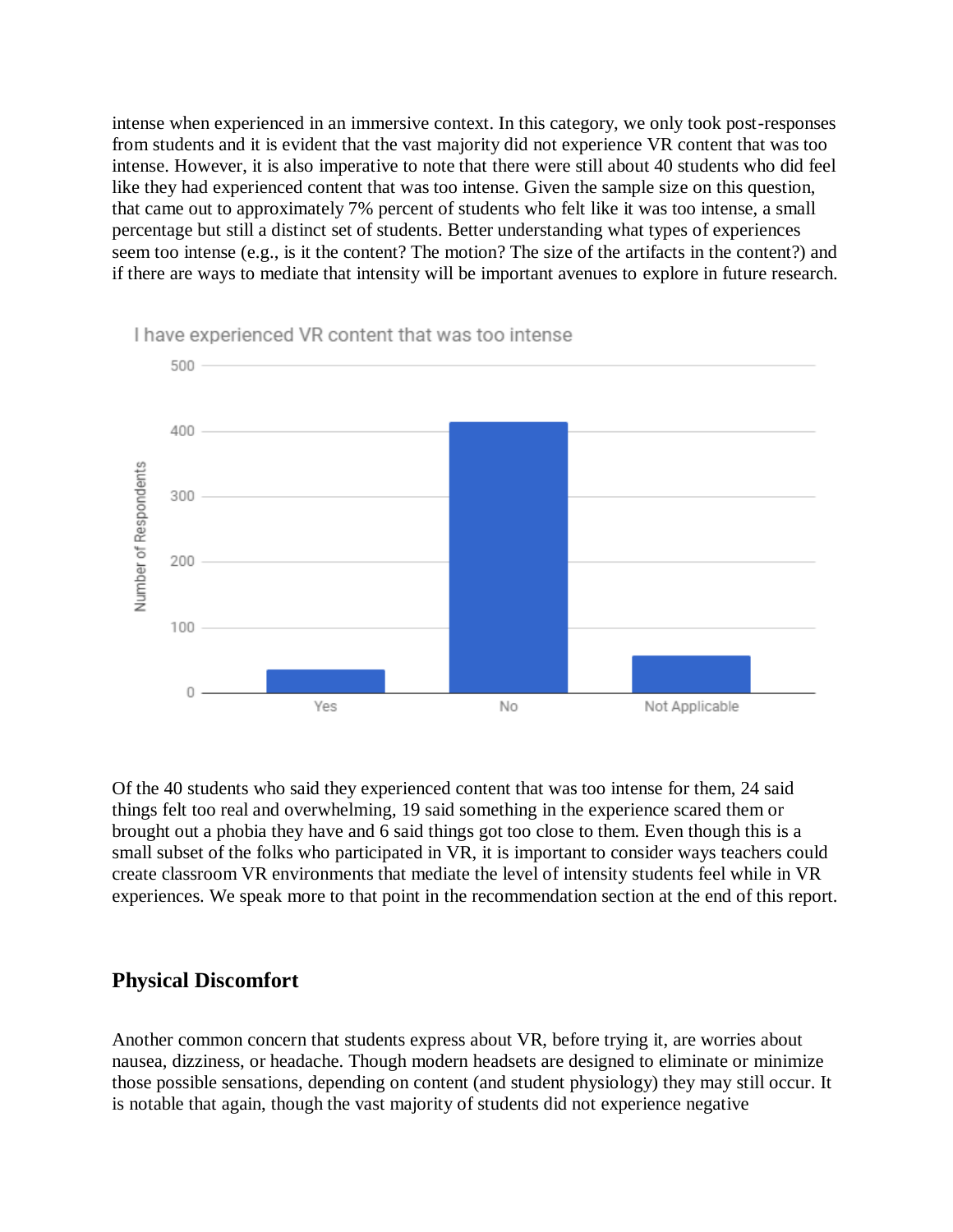physiological side effects, there were 81 students who did, which represents 16% of the sample on this question.

Again, the range of responses could be from "sweaty" to "ill" and it is also important to note that several classes tried experiences for fun that involved roller coasters, flying, or scary games. These are significantly more likely to induce physiological responses, particularly those involving motion. Things that are likely to cause illness in VR are related to the frame rate of the images (which is a technical issue that developers grapple with and are getting very good at minimizing) and the disconnect when the inner ear recognizes a person is "not moving" but the user feels like they are moving in VR. It is important for the teacher to be aware of the types of content students are exploring and to explicitly state when a piece of content involves motion that may be disturbing.



I have experienced VR content that made me feel physically uncomfortable (e.g. dizzy, nauseous, sweaty, etc.)

# **Understanding Different Places and People**

Some of the appeal of VR emanates from the idea that it will be a helpful tool for empathy. In order to begin to address whether or not students were in fact framing VR as a tool for understanding, we asked them to consider two things: (1) Whether VR would help them to gain a better understanding of different places and (2) Whether VR would help them to gain a better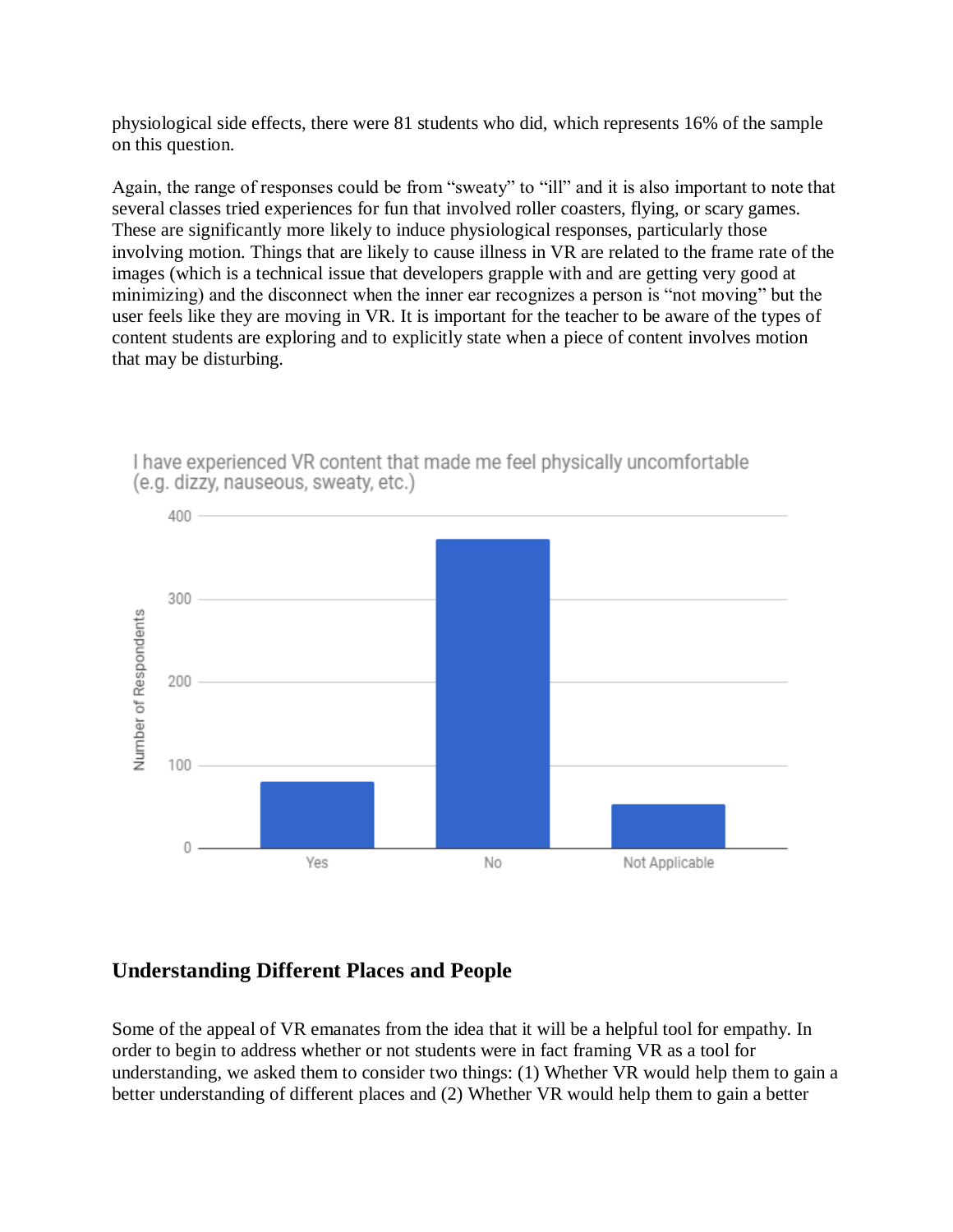understanding of different people. From our discussions with students in 2015-2016, we decided to separate the two out because we found that answers became conflated and students considered people and places differently.

As seen below, in the pre-surveys students felt that VR had the potential to help them understand different places. What is interesting to note is the shift over time. The number of students who strongly agreed with that statement increased nearly 10% from pre to post. There was some slight shuffling in the intermediary categories from pre to post, but amongst the students who strongly disagreed, we saw a decrease in their strong disagreement from pre to post. These findings suggest to us that students see potential in VR, after having repeated exposure to it, as a tool to better understand different places.



I feel that experiencing VR will help me gain a better understanding of different places

Even more interesting was the difference in the students' perceptions of whether or not VR would help them gain a better understanding of different people. As can be seen below, students were generally a bit less sure that VR would enable them to understand different people. In the post responses, though there was an increase of almost 10% in the strongly agree category, it is notable that the results are much more distributed across the entire agree/disagree spectrum, and, in fact, there were slight increases in two of the disagreement categories as well as the neutral category, so there is a shift towards the negative. These results suggest that how students conceptualize relating to other people through VR may not be as definitive as we think and the idea that VR might really help us understand other people might not be as clear cut as we imagine it to be.

Strongly Disagree (1) - Strongly Agree (7)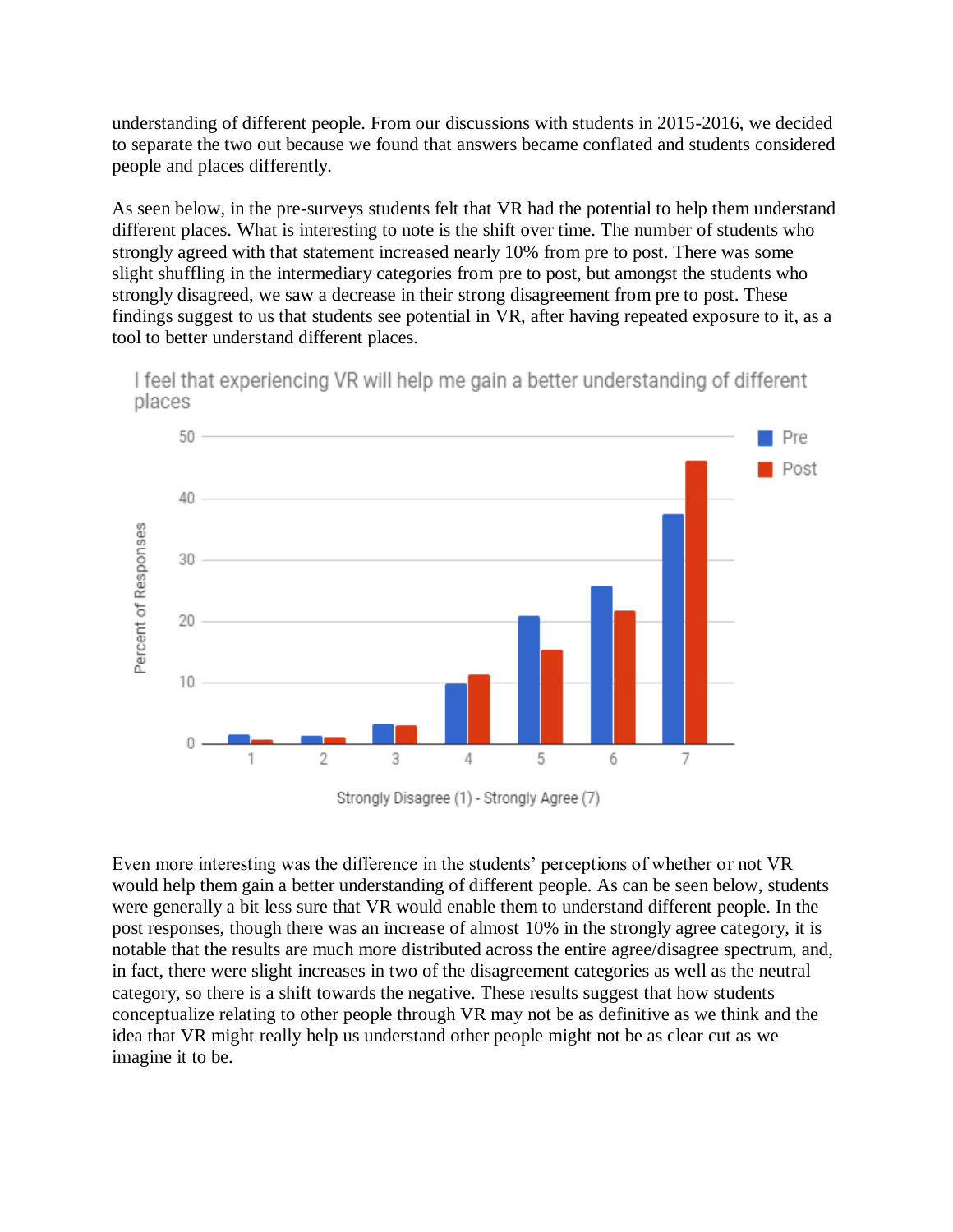Additional work exploring the contexts and ways in which we can increase understandings of other people in educational environments is a worthwhile endeavor. Anecdotally, we have seen examples in some classrooms where teachers integrated VR experiences with people alongside curriculum that enabled students to engage with "real" people (e.g., having students connect with actual refugees in addition to viewing a refugee piece of VR content). It is an intriguing idea to explore the ways in which we can present students with scenarios that involve a mixture of real and virtual experiences to help better understand a variety of different people.



I feel that experiencing VR will help me gain a better understanding of different people

#### **Open Student Responses**

At the end of the survey we allowed students to tell us about anything they felt was relevant that we did not ask. Though we will not address all comments here, we will highlight a few categories that came up a repeated number of times.

The first is that many students felt that VR should be made widely accessible to more students. They felt other classes, schools and kids should have the opportunity to engage with it (and, in fact, we heard this enough from kids that we expanded our 2017-2018 study to include a larger number of schools and a wider demographic group). Students felt VR had great potential to help people, in general, whether with future career paths, anxiety, world-exposure and just hopes that it could help more people feel successful.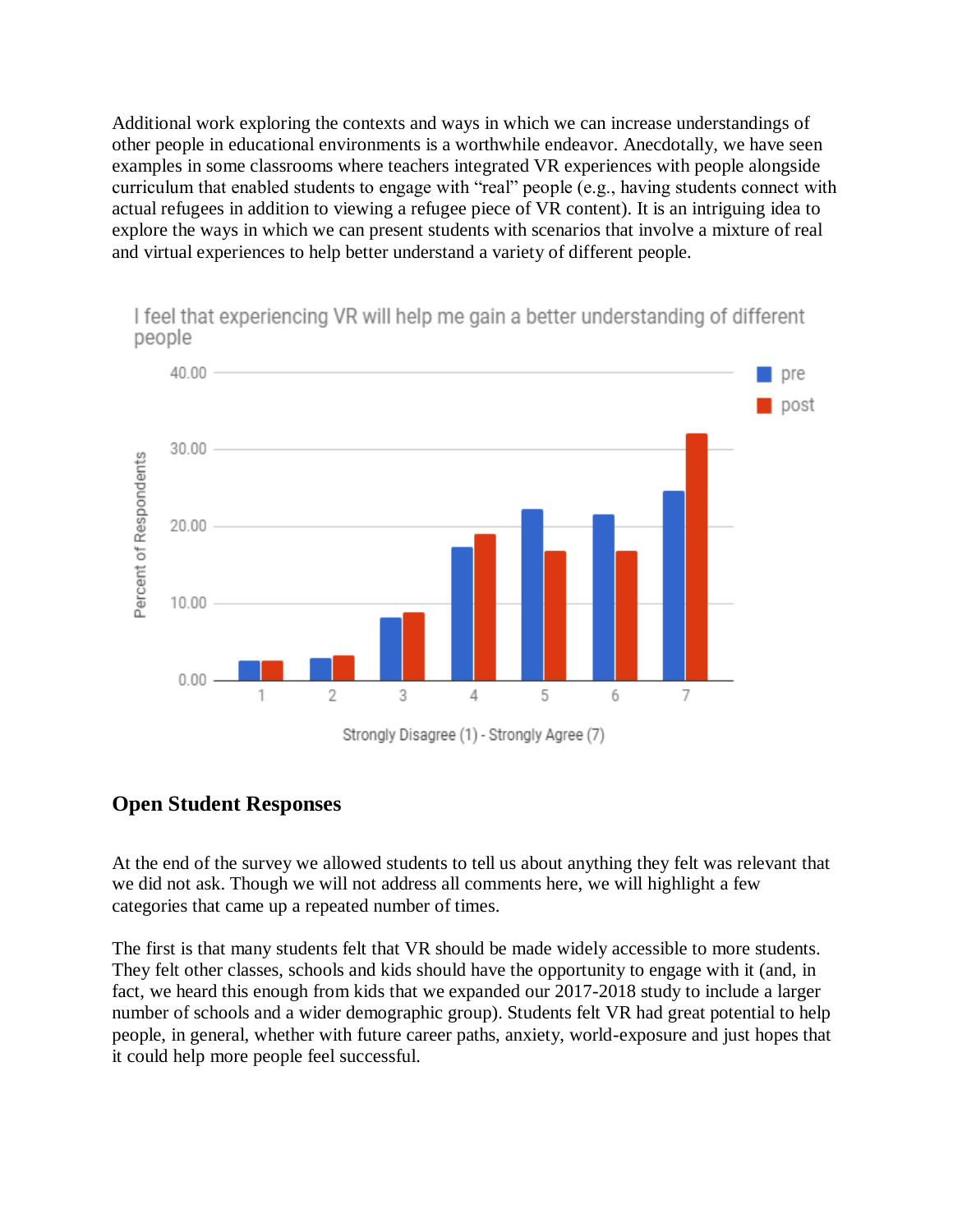Many students referenced the hardware, specifically the cords. There were many requests to make it wireless or to have their teachers alter the set-ups so that kids were less likely to trip over the wires or bump into things within the classroom. We saw a great set-up in one classroom where a teacher literally used a rug to demarcate the VR area and students knew to not step or put anything within the rug space.

Students appeared to enjoy doing the surveys and many of them made positive comments about their instructors, the study and talked about being able to share their opinions. Many hoped their opinions would be used to help other students and teachers.

### **Overall Recommendations**

This year's study supports the findings from previous years with regard to VR being perceived as an interesting tool for learning. Based on responses from this year, we would like to dig more deeply into whether or not there is differential value in using VR versus other technologies or activities in traditional classrooms so that students are asked to think comparatively. Below are some of the key findings we identified from this year's data set.

#### *First Time Teachers and Community Support*

Though this was the second year of the study, we had added many new schools, and part of what we recognized is that there is a large difference between first year and second year VR implementation. It takes several months for teachers to feel comfortable with the equipment, and familiar with content and student routines. That first year is often used as an exploratory time with content that can be easily added to an existing curriculum. Teachers who are experiencing VR for the second year understand how to get it up and running, and have often spent additional time and energy thinking about content and how to further integrate the virtual experience and they are more comfortable with elaborate lessons. Because of the learning curve, both in the pedagogical sense as well as the technological sense, we feel is extremely important for teachers to have strong IT support as well as administrative interest. Those teachers who had both encountered less difficulty setting up their systems, felt like there was help available when needed, felt more connected to their schools, and felt supported and enthusiastic about implementing VR. When administrative or technological support was lacking, teachers felt that VR was a burden and even if they had enthusiasm, it waned when they were unable to overcome technological challenges.

On a positive note, even teachers who did not consider themselves tech-savvy were enthused enough about VR to work through many of their technological challenges. This was something we were concerned about upon bringing VR into non-tech classes. Most of the teachers in the study found that they were actually connecting with other teachers and students more as a result of the implementation of VR. It gave them reasons to invite people in and to share what their students were doing and thus helped to build community within the school. In schools where more than one teacher was engaged with VR, teachers were better able to plan and brainstorm, however, even without another teacher in the same school with VR, many schools found ways to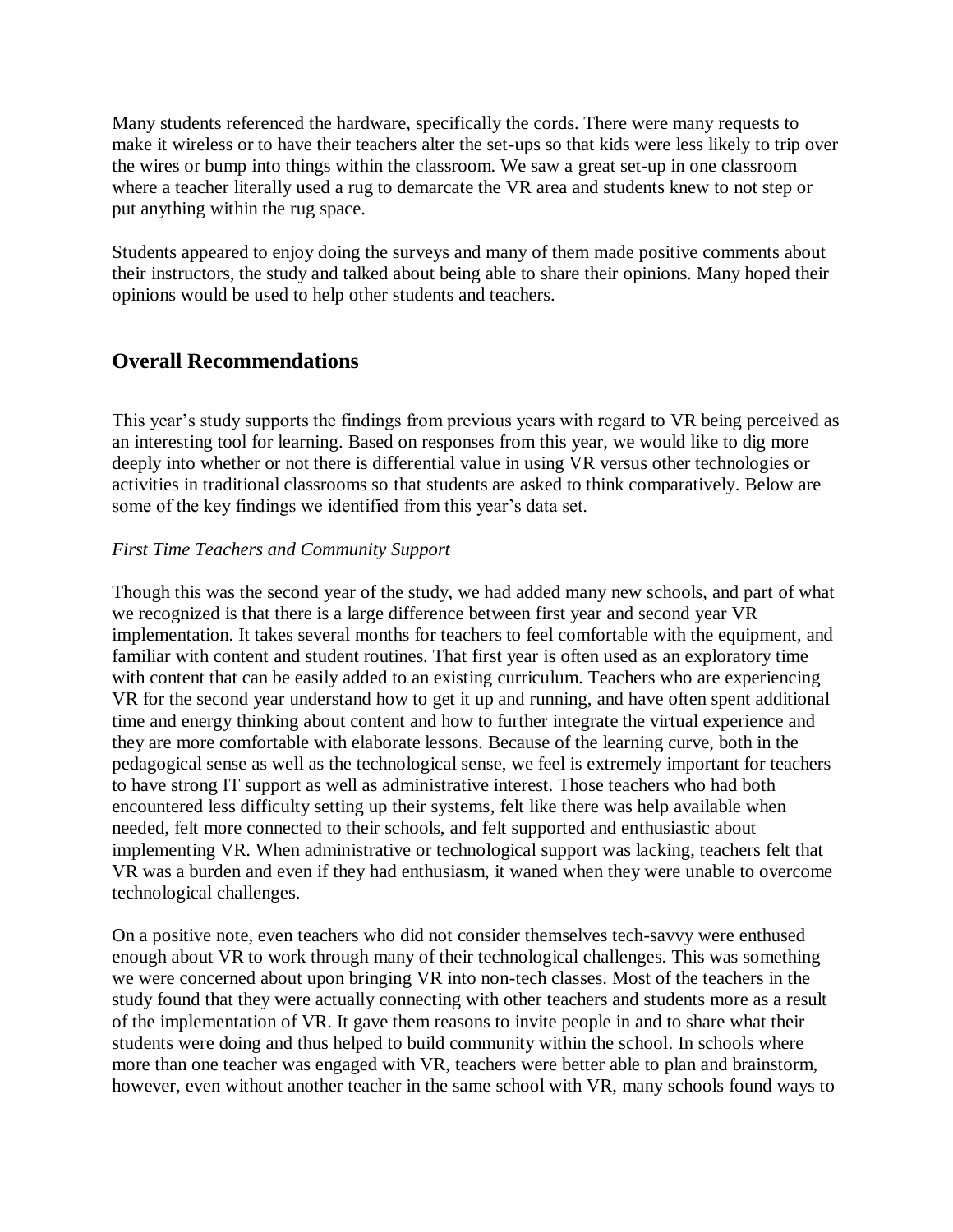connect teachers with other educators who were using VR, and that type of community was found to be an effective way to provide support for teachers.

#### *Content Warnings*

We would like to state again how important it is that teachers test out content and let students know about possible trigger warnings prior to having them engage with VR content. One of the fascinating aspects of the immersive qualities of VR is that it can really make people feel as though they are somewhere else experiencing something first-hand. The trick for educators is that sometimes something might not seem like it would be a "trigger" for a student (e.g., going underwater, seeing a virtual robot) but they may indeed cause distress.

Some teachers worry about ruining the surprise of an experience by giving students too much information. We find that by letting students know key elements such as, "This is an experience that will take you underwater, in an enclosed space and you may see creatures" or "This is an experience that will expose you to high places with edges" many triggering situations are avoided. Often students can read a short description or even see a preview of some VR content. With the advanced VR headsets, it is extremely helpful that they can be projected onto a computer screen so that students not in the immersive experience can check it out without being completely immersed.

It is important to note that even with less-immersive experiences, such as Google Cardboard, the same ideas hold true in terms of trigger warnings. Though they are less-immersive, in many cases, there is actually a wider range of content for headsets like Cardboard and it requires more discretion on the teacher's part. Sometimes students don't think that something will be scary or unnerving until they try it.

As always, students should have the option to not be immersed, to do an alternate activity, or to remove the headset at any time if they feel uncomfortable. At the present time, VR content is not rated the way video games are rated. To our knowledge this is something that will be coming in the near future, but it is still important for teachers and students to use discretion and be thoughtful about how the different virtual experiences may be interpreted from students. All students come from different backgrounds and life-experiences, and we know from our research (as well as other VR research) that those individual differences do impact students' responses to content.

#### *Situating Content within the Curriculum*

One way to help avoid negative VR experiences and to actually help ensure that the VR experience has the desired outcome is to ensure that the content is well-situated within the curriculum. Students and teachers report the most positive experiences with VR when it is clear why they are using a particular piece of content and when they are able to debrief/discuss the experience afterwards. We know from research that even when an instructor thinks it is clear why a particular piece of content is being used, due to individual differences among students,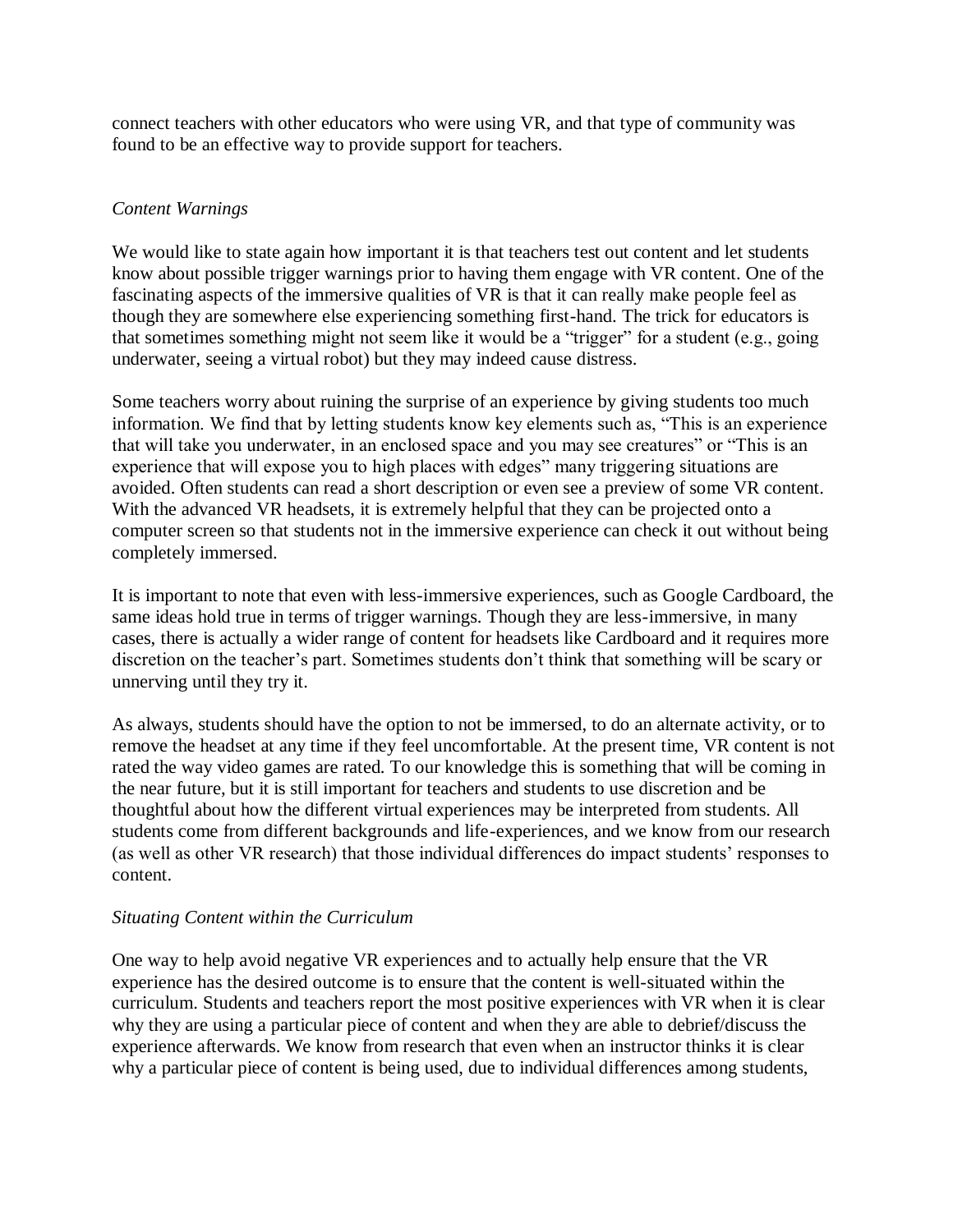sometimes it is not clear at all why they are doing what they are doing or what they are supposed to take away from the experience.

One way to help this process is to use a small-group model of exposure. If a group of three students is rotating through a centers-based activity together, with some questions to answer or discuss post-immersion, they have the chance to engage in dialogue and debrief the experience. Further discussion or explicit connections from the teacher, again, help to further situate the experience so that is meaningful and memorable for the student.

For example, a Syrian Refugee VR experience will make more sense and have more value if a student has an understanding not only of geography and place, but also an idea or construct of what it means to be a refugee, context around how being a refugee might relate to them as an individual, and, if possible, pathways that connect to actual people so students can think about actionable ways to help. We have seen a few cases in classrooms where students used a virtual experience as a jumping off point for donating money or assisting with particular causes. In those cases, the VR experience was well-situated within the curriculum in ways that enabled students to feel empowered and connected, and though the VR portion may have been a key element in that, it wasn't the only factor.

The fact that students find "place" easier to understand than "people" is an interesting factor to consider when designing curriculum. We will do additional work in this area, but it seems that just "seeing people" in other situations in VR in a school setting may not lead directly to the type of understanding and empathy we might hope. Experimenting with ways to bolster the VR experience with explicit, concrete, external information may improve the likelihood that students will walk away with a clearer, more empathetic understanding of other people.

#### *Immersion in Schools*

When students feel immersed in a virtual experience it leads to feelings of presence, of "being there" versus being in the classroom. Though the advanced VR headsets are able to show high quality graphics, and have a wide-viewing angle and high frame-rates (which reduce feelings of nausea), the visual aspect is only one element that factors into students really feeling immersed in their virtual worlds in school.

One of the main complaints students had about immersion was that when there was too tight of a limit on time for VR usage; they could not get into it. In one classroom, students were only given 90 seconds at a time before they had to pass the headset to someone else. That did not give the individual in the headset enough time to situate themselves within the virtual space and establish a sense of presence, they felt pressured because they knew their time was so limited. We know that part of the reason the small group approach to advanced VR works is that students have a chance to explore and don't feel rushed. It breaks immersion when a student outside the experience is constantly reminding the person in the experience that they have only have 3 minutes left.

This consideration of time in VR is especially important for students who are creating. In one art class we visited, students were given as much time as needed to create in the virtual space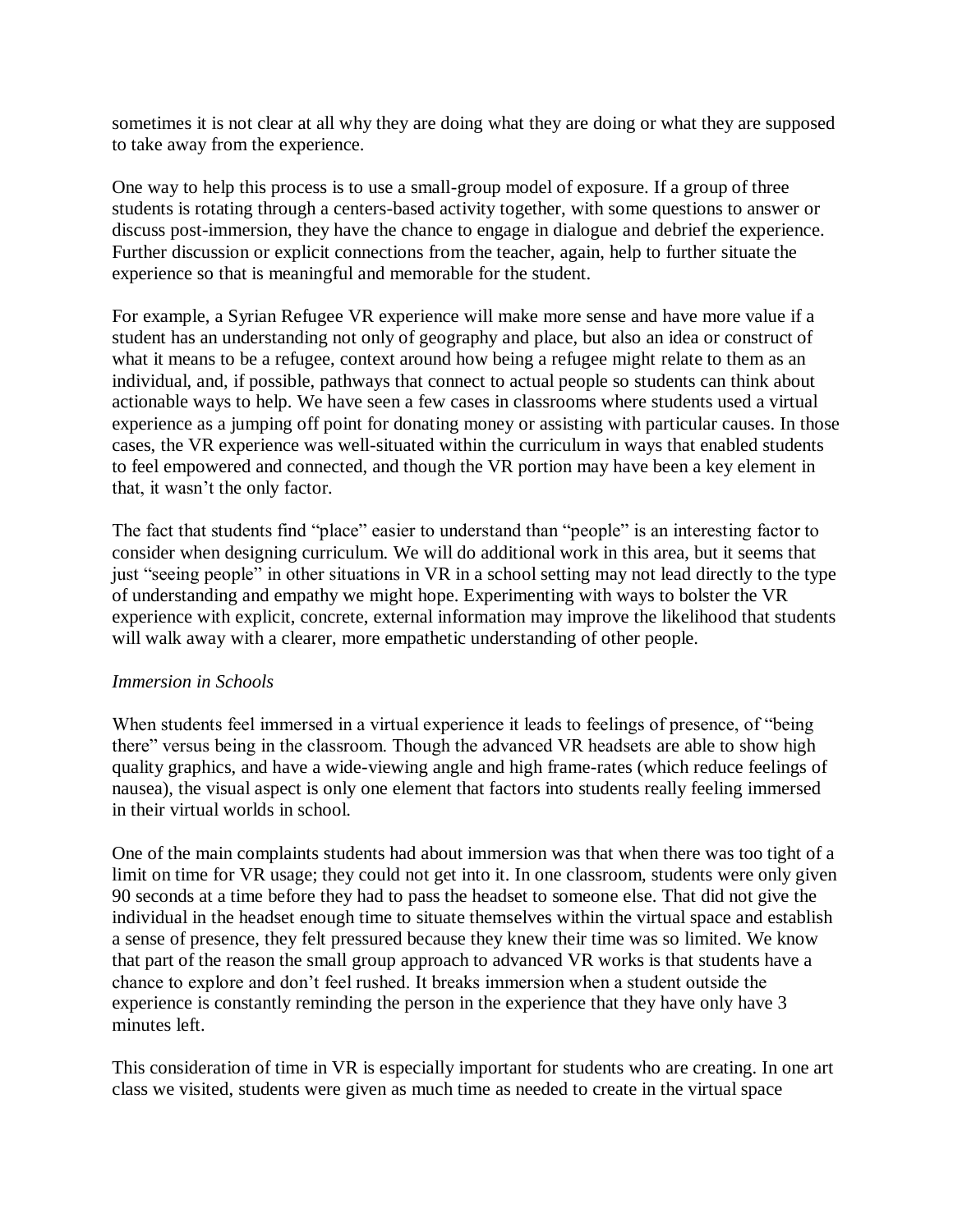because the teacher divided up VR time so that two students per period could go into *Tilt Brush*. It spread the project out over several weeks, but students were also working on other projects during this time so that VR was just one of several ways to engage with art. Students expressed satisfaction at not being rushed.

Sound is also a vital element in immersion, particularly in school settings. Teachers who provided quality headphones to students had them feel more immersed and present in the VR experience. One teacher did not want students to wear headphones so that the kids could easily hear the teacher's voice when needed. This sensory input from two different sources, in the VR headset and outside the classroom, served to distract students from both environments leading to a reduction in the quality of experience with VR. Students who have quality audio experiences with VR are able to move away from the classroom setting and engage fully in the content they are seeing.

The other major consideration in immersion in classrooms has to do with the ground rules the individual teacher sets up. We knew from the 2015-2016 study that this was important and it was strongly echoed this year as well. Nearly all the teachers say that no touching of people in VR is allowed. This year, students commented that if other students were near them laughing or being silly, even if they weren't being touched, it was distracting enough to make them self-conscious about being immersed. Establishing what is acceptable and not acceptable behavior while people are immersed in VR in a classroom is an essential piece of helping students feel safe enough to truly be present in VR.

We also learned that there are some small things, such as placing a mirror near where the headset is stored can help students feel less self-conscious when they come out of VR. It may sound trivial, but for some students, being able to check their faces out to make sure they still looked OK after wearing the headset was the difference between them trying VR or not. This makes a lot of sense given the social/self focus that is so prominent during the middle and high school years.

#### *Making Sure All Students Feel Like VR Can Be for Them*

The final point we'd like to make is that in several schools VR was offered as an add-on or a choice activity. Some students selected it and some students didn't. On the surface, this approach seems fine and very grounded in student-voice. However, what we were surprised to discover upon further discussion with students was that there were many students who indeed wanted to try VR but did not feel it was for them, and thus did not try it, even when it was an open option.

Some reasons for this included:

- "I'm not sure how to set it up and I don't know if I can figure it out."
- "I don't know any of the games on it, and am embarrassed to ask for help."
- "I don't really understand what VR is...we didn't talk about it much in class."
- "I don't want to try it by myself."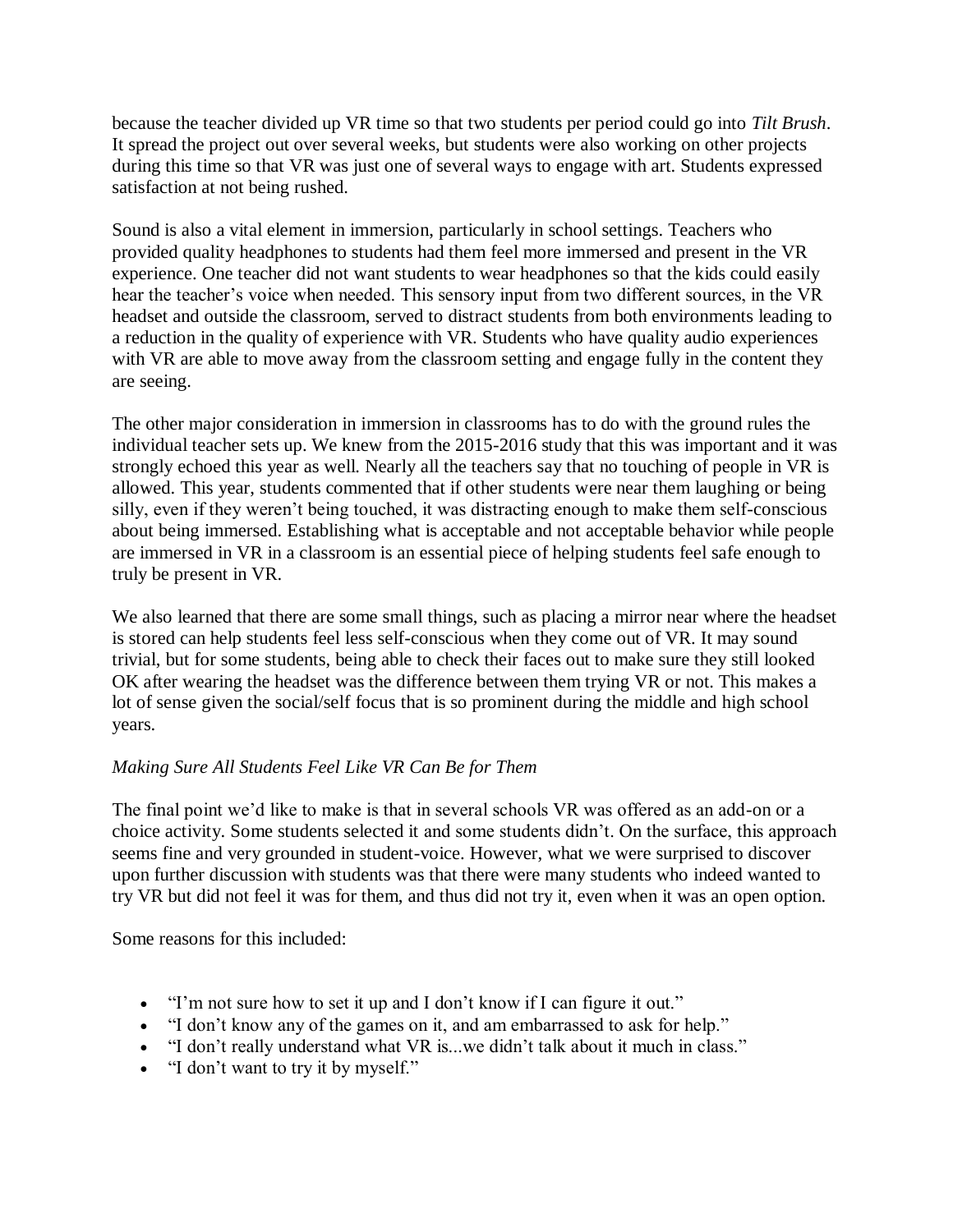We had some excellent conversations with teachers about these types of responses and we found that there are some straightforward ways to combat some of these hurdles:

- Providing a whole class introduction to VR followed by a small group exposure time
- Showing trailers from some of the better basic VR experiences, with varying levels of interactivity, so that students have a sense of what VR might entail and not feel overwhelmed with the controls
- Not putting students on the spot by placing them in VR in front of their peers, especially if they are first time VR users and are a bit uncertain
- As the teacher, making sure that a variety of students seem to be trying it. Again, not in the sense that everyone "has to" but more of a reflective, "Hmmm… it seems like nearly everyone who is using it is a boy. Perhaps I should directly ask the girls if they would like to try it."

In our visits to schools this year, we saw a wider range of students in the more non-tech based classes engage with VR than in the more tech-focused classes. We wonder if the expectations of having to "know how" to use the technology were lower in the non-tech classes and thus more students felt comfortable figuring it out versus thinking they should already know. Teachers mentioned anecdotally that, when they were able to get a wider range of students to try virtual reality, there also seemed to be a corresponding wider increase in the interest/understanding of the technology and what it was capable of doing. We are looking into this further in our next study and believe there may be some implications here for equity and technology usage. Finding ways to help students feel supported in their explorations of advanced technology is important and VR provides a great platform in which to do this.

# **Next Steps**

For the upcoming 2017-2018 school year, our research questions are informed by the student responses and comments from the second year of the study. We will be focusing both on VR and technology usage more generally. We will examine student interest in technology, the access routes they utilize to engage with varying forms of it, their use of VR as an emerging technology and we will focus on subject-specific areas of VR integration (art, foreign language, social studies/language arts, tech classes and science/math). The questions this coming year are more refined and again based on the perceived value of an emerging technology to both students and teachers in the classroom. As always, we do not dictate the hardware selected by the teacher, but we will provide VR setups to new schools joining the study as well as a stipend for content. Returning schools will receive an additional content stipend. Teachers select all of their own content to ensure that it is a good match for their curriculum and course objectives.

Our study design will remain nearly consistent to the previous iterations. Students in schools will complete a pre/post survey online for the course in which they use virtual reality. Teachers will complete three interviews, pre/mid/post about their use of the technology. A new element that we hope to add is a group, informal discussion with students during our visit to the school (we try to visit each school one time during the school year) to chat about some of the findings and to hear